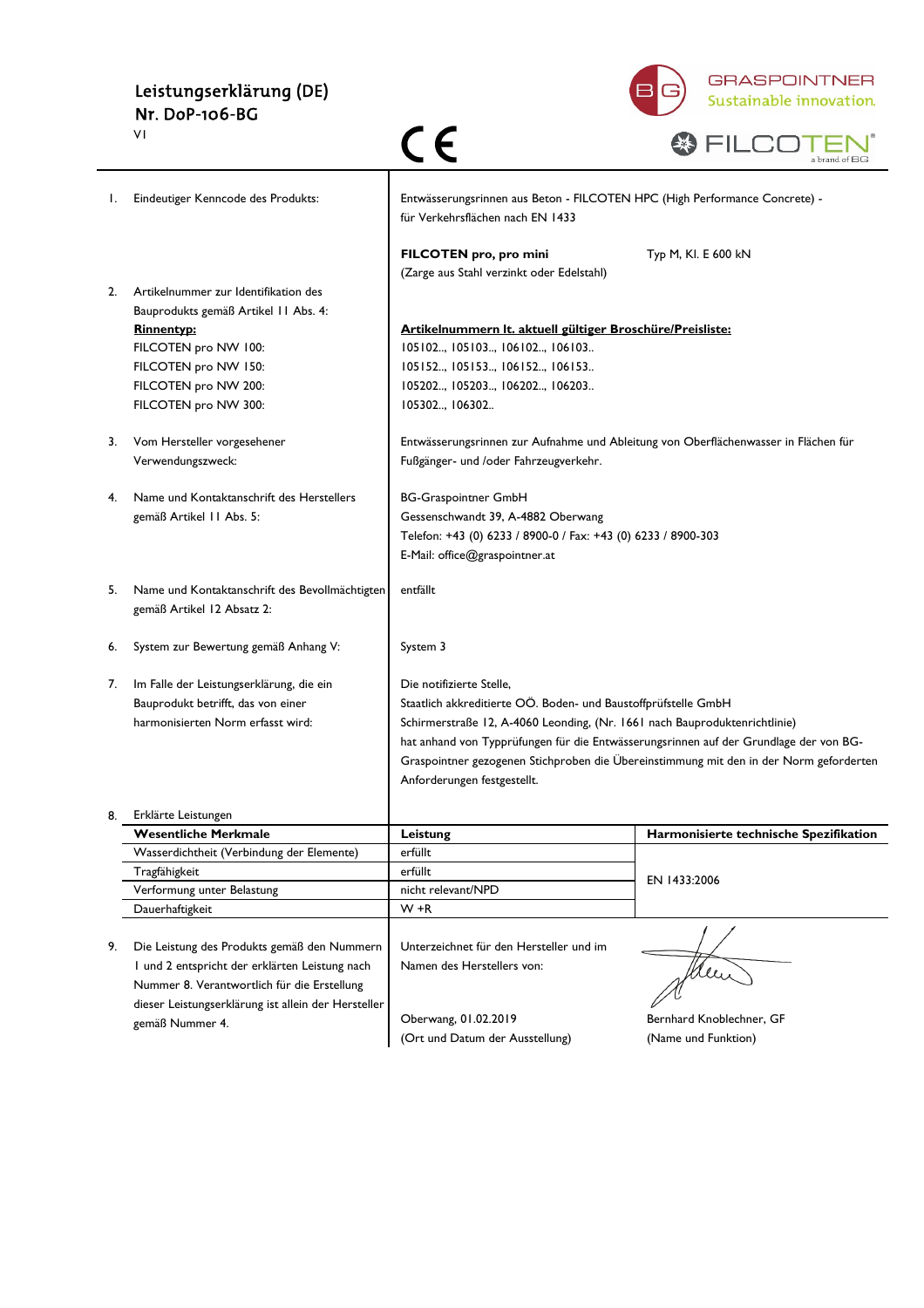

|    | ٧I                                                                                            | C E                                                                                                                    | a brand of $\operatorname{\mathsf{BG}}$ |
|----|-----------------------------------------------------------------------------------------------|------------------------------------------------------------------------------------------------------------------------|-----------------------------------------|
| Ι. | Popis výrobku:                                                                                | Odvodňovací žlaby z betonu - FILCOTEN HPC (High Performance Concrete) -<br>pro komunikace dle normy EN 1433            |                                         |
|    |                                                                                               | FILCOTEN pro, pro mini<br>(zárubně z pozinkované nebo nerezové oceli)                                                  | Typ M, KI. E 600 kN                     |
| 2. | Typy-, šarže- sériová čísla nebo jiné označení<br>stavebního produktu podle řád. I l odst. 4: |                                                                                                                        |                                         |
|    | Typ žlabu:                                                                                    | Císla artiklu dle aktuálně platného katalogu/ceníku:                                                                   |                                         |
|    | FILCOTEN pro NW 100:                                                                          | 105102, 105103, 106102, 106103                                                                                         |                                         |
|    | FILCOTEN pro NW 150:                                                                          | 105152, 105153, 106152, 106153                                                                                         |                                         |
|    | FILCOTEN pro NW 200:                                                                          | 105202, 105203, 106202, 106203                                                                                         |                                         |
|    | FILCOTEN pro NW 300:                                                                          | 105302, 106302                                                                                                         |                                         |
| 3. | Výrobcem stanovený účel použití nebo účely<br>použití stavebního produktu:                    | Odvodňovací žlaby jsou určené pro sběr a odvádění povrchové vody z ploch pro chodce a<br>rovněž dopravních komunikací. |                                         |
| 4. | Jméno, zapsané obchodní značky a kontaktní                                                    | <b>BG-Graspointner GmbH</b>                                                                                            |                                         |
|    | údaje výrobce podle řádku 11 odst. 5:                                                         | Gessenschwandt 39, A-4882 Oberwang                                                                                     |                                         |
|    |                                                                                               | Telefon: +43 (0) 6233 / 8900-0 / Fax: +43 (0) 6233 / 8900-303                                                          |                                         |
|    |                                                                                               | E-Mail: office@graspointner.at                                                                                         |                                         |
| 5. | Případné jméno a kontaktní údaje                                                              | odpadá                                                                                                                 |                                         |
|    | zplnomocněnce, který je podle řád. l 2 odst. 2<br>pověřený:                                   |                                                                                                                        |                                         |
| 6. | Systém nebo systémy podle dodatku V:                                                          | systém 3                                                                                                               |                                         |
| 7. | Prohlášení o vlastnostech, které se týká                                                      | akreditované místo:                                                                                                    |                                         |
|    | stavebního produktu dle harmonizované normy:                                                  | Státní akreditovaná zkušebna, OÖ. Boden- und Baustoffprüfstelle GmbH                                                   |                                         |
|    |                                                                                               | Schirmerstraße 12, A-4060 Leonding (Nr. 1661 podle směrnice pro stavební výrobky)                                      |                                         |
|    |                                                                                               | na základě typových zkoušek odvodňovacích žlabů a na základě provedených zkoušek BG                                    |                                         |
|    |                                                                                               | Graspointner namátkových vzorků potvrzuje soulad s požadavky stano-venými normou.                                      |                                         |
|    | Prohlášení o vlastnostech:                                                                    |                                                                                                                        |                                         |
|    | charakteristika                                                                               | výkon                                                                                                                  | harmonizovaná technická specifikace     |
|    | vodotěsnost (spojení elementů)                                                                | splněno                                                                                                                |                                         |
|    | únosnost                                                                                      | splněno                                                                                                                | EN 1433:2006                            |
|    | deformace při zatížení                                                                        | nerelevantní/NPD                                                                                                       |                                         |
|    | odolnost                                                                                      | $W + R$                                                                                                                |                                         |
| 9. | Výkon výrobku podle č. l a 2 odpovídá                                                         | Podepsáno za výrobce a ve jménu výrobce:                                                                               |                                         |
|    | prohlášení o vlastnostech dle č.8. Odpovědný za                                               |                                                                                                                        |                                         |
|    | vystavení tohoto proh-lášení o vlastnostech je                                                |                                                                                                                        | Men                                     |
|    | sám výrobce podle č.4:                                                                        |                                                                                                                        |                                         |
|    |                                                                                               | Oberwang, 01.02.2019                                                                                                   | Bernhard Knoblechner, GF                |
|    |                                                                                               | (místo a datum vystavení)                                                                                              | (jméno a funkce)                        |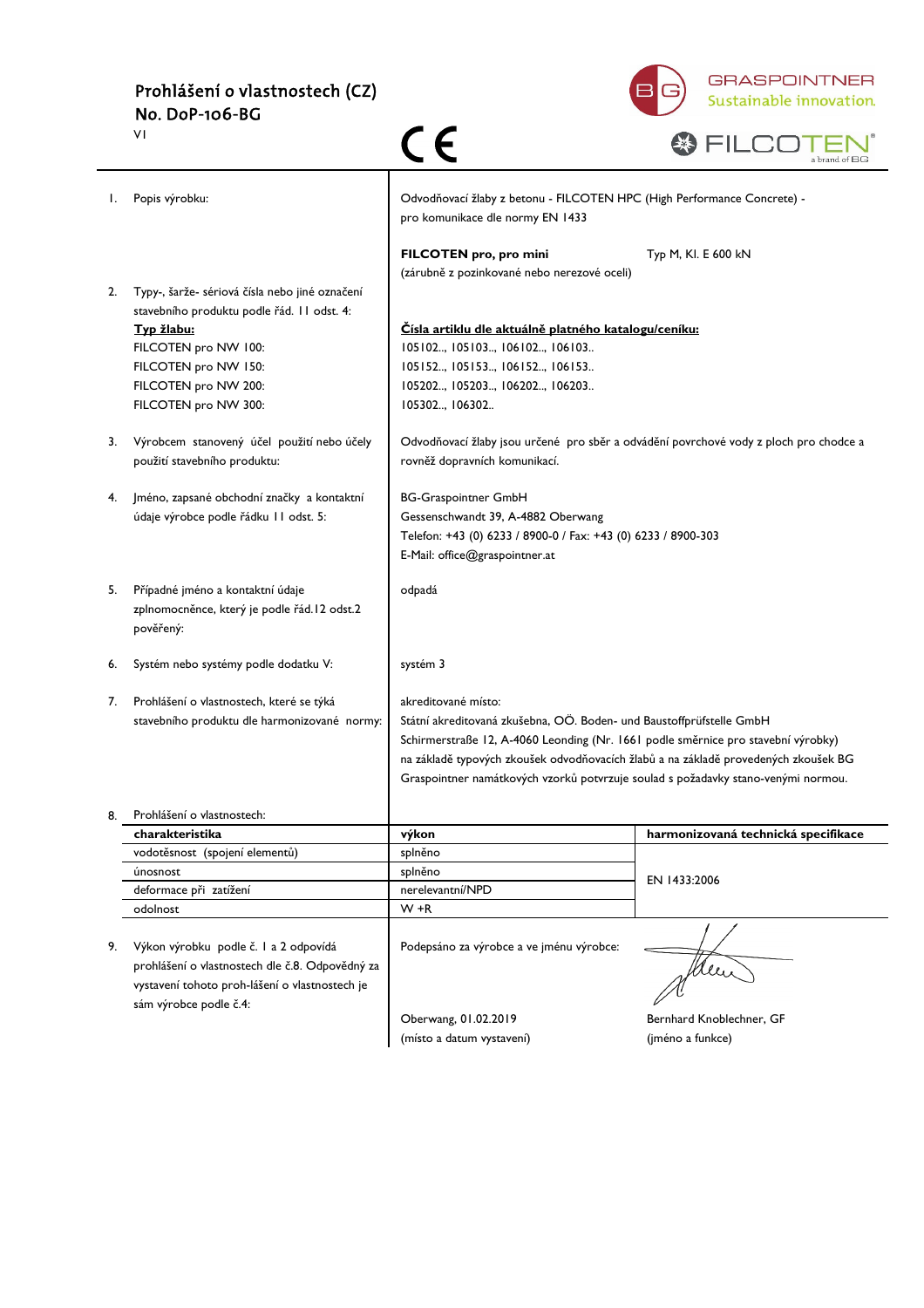Declaration of performance (DK) No. DoP-106-BG V1



|    | VΙ                                                                                | C E                                                                                                                         | a brand of BG                                                                               |
|----|-----------------------------------------------------------------------------------|-----------------------------------------------------------------------------------------------------------------------------|---------------------------------------------------------------------------------------------|
|    | I. Unik identifikatonskode af produkttype:                                        | Afvandingsrende af beton - FILCOTEN HPC (High Performance Concrete) -<br>for kørebaner og gangarealer i henhold til EN 1433 |                                                                                             |
|    |                                                                                   | FILCOTEN pro, pro mini<br>(Kantforstærkning i rustfri stål eller galvaniseret stål)                                         | Type M, Belastningsklasse E 600 kN                                                          |
| 2. | Type, batch eller serienummer, der kræves i                                       |                                                                                                                             |                                                                                             |
|    | henhold til artikel 11, stk. 4:                                                   |                                                                                                                             |                                                                                             |
|    | rende-type:                                                                       | varenummer i henhold til gældende brochure/prisliste:                                                                       |                                                                                             |
|    | FILCOTEN pro NW 100:                                                              | 105102, 105103, 106102, 106103                                                                                              |                                                                                             |
|    | FILCOTEN pro NW 150:                                                              | 105152, 105153, 106152, 106153                                                                                              |                                                                                             |
|    | FILCOTEN pro NW 200:                                                              | 105202, 105203, 106202, 106203                                                                                              |                                                                                             |
|    | FILCOTEN pro NW 300:                                                              | 105302, 106302                                                                                                              |                                                                                             |
| 3. | Anvendelsesområder:                                                               | Afvandingsrender til kørebaner og gangarealer                                                                               |                                                                                             |
| 4. | Navn, registreret firmanavn eller registreret                                     | <b>BG-Graspointner GmbH</b>                                                                                                 |                                                                                             |
|    | varemærke og kontaktadresse hos producenten                                       | Gessenschwandt 39, A-4882 Oberwang                                                                                          |                                                                                             |
|    | som krævet i henhold til artikel 11, stk. 5:                                      | Telefon: +43 (0) 6233 / 8900-0 / Fax: +43 (0) 6233 / 8900-303                                                               |                                                                                             |
|    |                                                                                   | E-Mail: office@graspointner.at                                                                                              |                                                                                             |
| 5. | Navn og kontaktadresse for den i artikel 12, stk.                                 | Ikke relevant                                                                                                               |                                                                                             |
|    | 2, nævnte bemyndigede repræsentant:                                               |                                                                                                                             |                                                                                             |
| 6. | System som angivet i bilag V:                                                     | system 3                                                                                                                    |                                                                                             |
| 7. | I tilfælde af declaration of performance                                          | Det bemyndigede organ,                                                                                                      |                                                                                             |
|    | vedrørende en byggevare omfattet af en                                            | Staatlich Akkreditierte OÖ. Boden- und Baustoffprüfstelle GmbH                                                              |                                                                                             |
|    | harmoniseret standard:                                                            |                                                                                                                             | Schirmerstraße 12, A-4060 Leonding (Nr. 1661 i henhold til retningslinierne for byggevarer) |
|    |                                                                                   |                                                                                                                             | er baseret på typeprøvning for afvandingsrender på basis af solide BG-Graspointner-prøver,  |
|    |                                                                                   | bestemt overholdelse af kravene i standarden.                                                                               |                                                                                             |
|    | Deklareret ydeevne:                                                               |                                                                                                                             |                                                                                             |
|    | væsentlige egenskaber                                                             | ydeevne                                                                                                                     | harmonerede tekniske specifikationer                                                        |
|    | Vandtæthed (forbindelse af elementer)                                             | opfyldt                                                                                                                     |                                                                                             |
|    | Belastningskapacitet                                                              | opfyldt                                                                                                                     |                                                                                             |
|    |                                                                                   |                                                                                                                             | EN 1433:2006                                                                                |
|    | Deformation under belastning                                                      | ikke relevant/NPD                                                                                                           |                                                                                             |
|    | Holdbarhed                                                                        | $W + R$                                                                                                                     |                                                                                             |
|    |                                                                                   |                                                                                                                             |                                                                                             |
| 9. | Udførelsen af produktet, der er identificeret i                                   | Underskrift på vegne af producenten ved:                                                                                    |                                                                                             |
|    | punkt I og 2, er i overensstemmelse med den                                       |                                                                                                                             | Mui                                                                                         |
|    | angivne ydeevne i punkt 8. Denne declaration of                                   |                                                                                                                             |                                                                                             |
|    | performance udstedes udelukkende på<br>fabrikantens ansvar som angivet i punkt 4: | Oberwang, 01.02.2019                                                                                                        | Bernhard Knoblechner, GF                                                                    |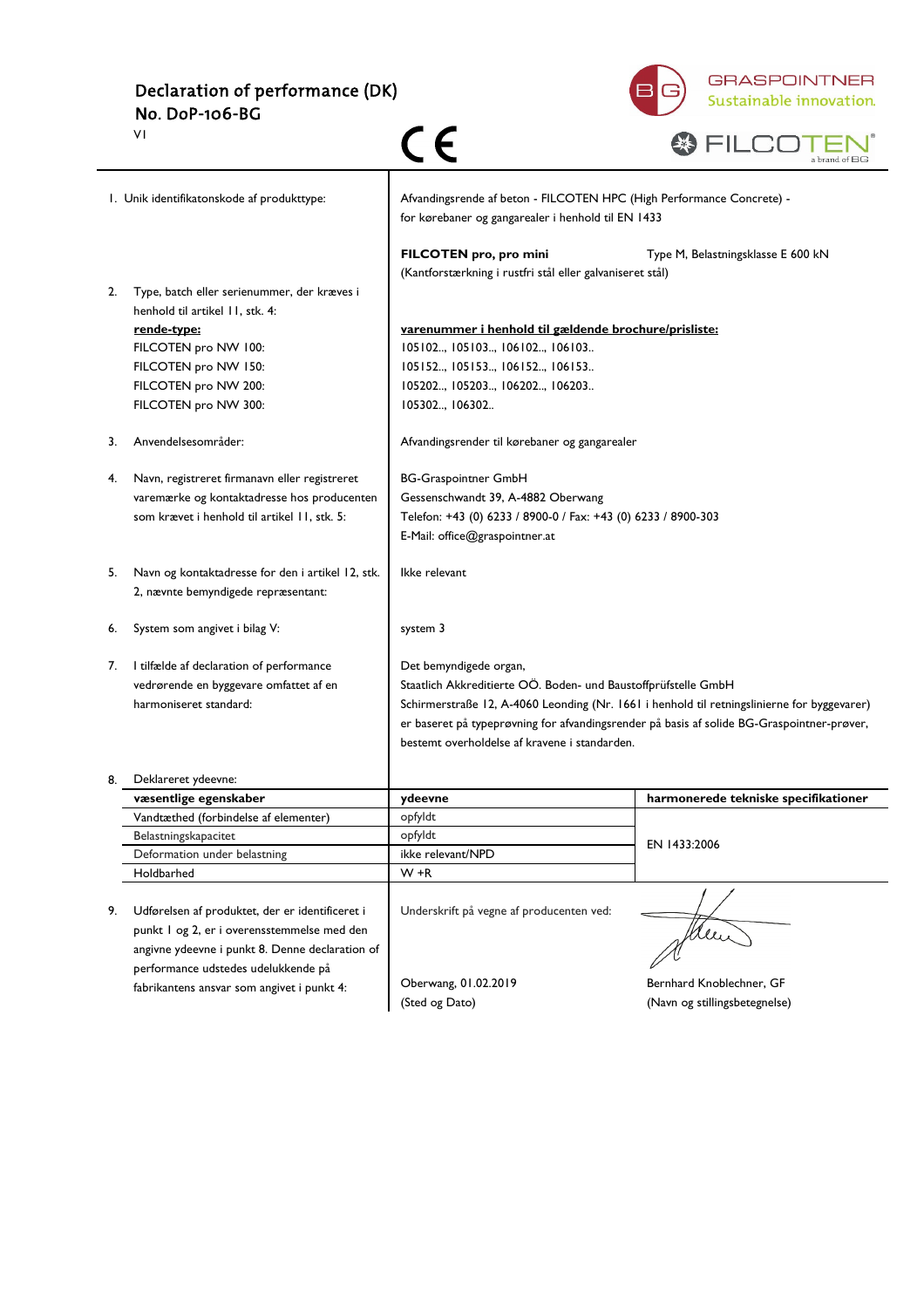Declaration of performance (EN) No. DoP-106-BG



|    | VI                                                                                       |                                                                                                                                                   | a brand of BC                      |
|----|------------------------------------------------------------------------------------------|---------------------------------------------------------------------------------------------------------------------------------------------------|------------------------------------|
| I. | Unique identification code of the product-type:                                          | drainage channels out of concret - FILCOTEN HPC (High Performance Concrete) -<br>for vehicular and pedestrian areas according to standard EN 1433 |                                    |
|    |                                                                                          | FILCOTEN pro, pro mini<br>(edge out of galvanised steel or stainless steel)                                                                       | Type M, cl. E 600 kN               |
| 2. | Type, batch or serial number required pursuant<br>to Article 11(4):                      |                                                                                                                                                   |                                    |
|    | channel-type:                                                                            | articlenumbers according to currently valid brochure/price list:                                                                                  |                                    |
|    | FILCOTEN pro NW 100:                                                                     | 105102, 105103, 106102, 106103                                                                                                                    |                                    |
|    | FILCOTEN pro NW 150:                                                                     | 105152, 105153, 106152, 106153                                                                                                                    |                                    |
|    | FILCOTEN pro NW 200:                                                                     | 105202, 105203, 106202, 106203                                                                                                                    |                                    |
|    | FILCOTEN pro NW 300:                                                                     | 105302, 106302                                                                                                                                    |                                    |
| 3. | Intended use as forseen by the manufacturer:                                             | drainage channels for vehicular and pedestrian areas                                                                                              |                                    |
| 4. | Name, registered trade name or registered trade                                          | <b>BG-Graspointner GmbH</b>                                                                                                                       |                                    |
|    | mark and contact address of the manufacturer as                                          | Gessenschwandt 39, A-4882 Oberwang                                                                                                                |                                    |
|    | required pursuant to Article 11(5):                                                      | Telefon: +43 (0) 6233 / 8900-0 / Fax: +43 (0) 6233 / 8900-303                                                                                     |                                    |
|    |                                                                                          | E-Mail: office@graspointner.at                                                                                                                    |                                    |
| 5. | Name and contact address of the authorised<br>representative specified in Article 12(2): | not applicable                                                                                                                                    |                                    |
| 6. | System as set out in annex V:                                                            | system 3                                                                                                                                          |                                    |
| 7. | In case of the declaration of performance                                                | The notified body,                                                                                                                                |                                    |
|    | concerning a construction product covered by a                                           | Staatlich akkreditierte OÖ. Boden- und Baustoffprüfstelle GmbH                                                                                    |                                    |
|    | harmonised standard:                                                                     | Schirmerstraße 12, A-4060 Leonding (No. 1661 according to building products guideline)                                                            |                                    |
|    |                                                                                          | based on type testings for drainage channels on the basis of solid BG-Graspointner samples,                                                       |                                    |
|    |                                                                                          | has determined compliance with the requirements specified by the standard.                                                                        |                                    |
| 8. | Declared performance:                                                                    |                                                                                                                                                   |                                    |
|    | essential characteristics                                                                | performance                                                                                                                                       | harmonised technical specifikation |
|    | Water tightness (connection of elements)                                                 | fulfilled                                                                                                                                         |                                    |
|    | Load capacity                                                                            | fulfilled                                                                                                                                         | EN 1433:2006                       |
|    | Deformation under load                                                                   | <b>NPD</b>                                                                                                                                        |                                    |
|    | durability                                                                               | $W + R$                                                                                                                                           |                                    |
|    |                                                                                          |                                                                                                                                                   |                                    |
| 9. | The performance of the product identified in                                             | Signed for and on behalf of the manufacturer                                                                                                      |                                    |
|    | points I and 2 is in conformity with the declared                                        | by:                                                                                                                                               | Men                                |
|    | performance in point 8. This declaration of                                              |                                                                                                                                                   |                                    |
|    | performance is issued under the sole                                                     | Oberwang, 01.02.2019                                                                                                                              | Bernhard Knoblechner, GF           |
|    | responsibility of the manufacturer identified in                                         | (place and date of issue)                                                                                                                         | (name and function)                |
|    | point 4:                                                                                 |                                                                                                                                                   |                                    |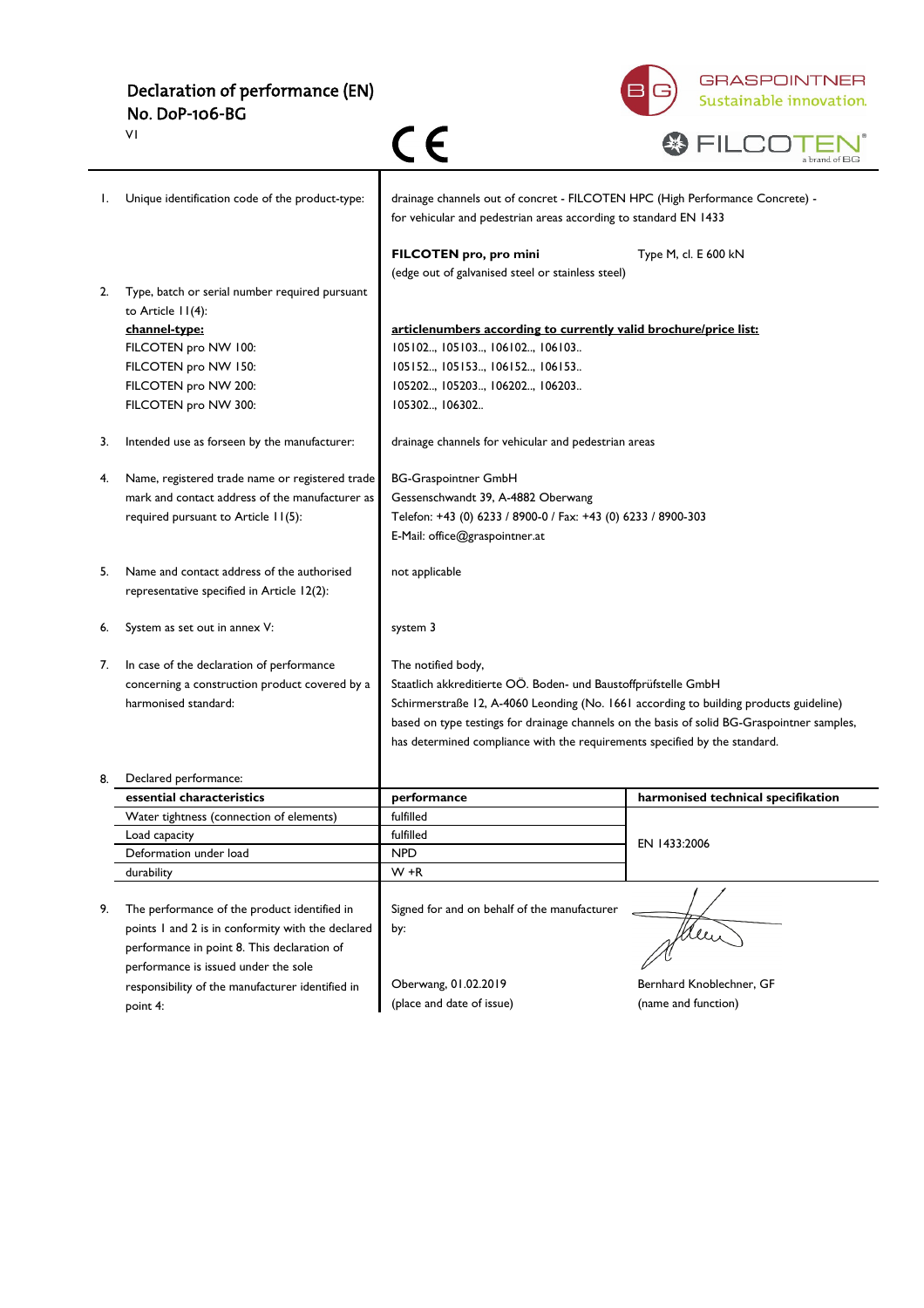# Déclaration de performance (FR) No. DoP-106-BG



|    | ٧I                                                                                                                                                                                          | C E                                                                                                                                                                                                                                                                                          | a brand of BG                                                                             |
|----|---------------------------------------------------------------------------------------------------------------------------------------------------------------------------------------------|----------------------------------------------------------------------------------------------------------------------------------------------------------------------------------------------------------------------------------------------------------------------------------------------|-------------------------------------------------------------------------------------------|
| I. | Code d'identification unique du type de produit:                                                                                                                                            | Caniveaux de béton - FILCOTEN HPC (High Performance Concrete) -<br>pour zones véhiculaires et piétonnières selon la norme EN 1433                                                                                                                                                            |                                                                                           |
|    |                                                                                                                                                                                             | FILCOTEN pro, pro mini<br>(cornières en acier galvanisé ou en acier inoxydable)                                                                                                                                                                                                              | Type M, cl. E 600 kN                                                                      |
| 2. | Type, lot ou numéro de série requis<br>conformément à l'article 11(4):<br>Type de caniveau:<br>FILCOTEN pro NW 100:<br>FILCOTEN pro NW 150:<br>FILCOTEN pro NW 200:<br>FILCOTEN pro NW 300: | numéros d'articles selon la brochure / liste de prix en vigueur:<br>105102, 105103, 106102, 106103<br>105152, 105153, 106152, 106153<br>105202, 105203, 106202, 106203<br>105302, 106302                                                                                                     |                                                                                           |
| 3. | Utilisation prévue par le fabricant:                                                                                                                                                        | caniveaux de drainage pour les zones véhiculaires et piétonnières                                                                                                                                                                                                                            |                                                                                           |
| 4. | Nom, nom commercial enregistré ou marque<br>déposée et l'adresse de contact du fabricant tel<br>que requis à l'article II(5):                                                               | <b>BG-Graspointner GmbH</b><br>Gessenschwandt 39, A-4882 Oberwang<br>Telefon: +43 (0) 6233 / 8900-0 / Fax: +43 (0) 6233 / 8900-303<br>E-Mail: office@graspointner.at                                                                                                                         |                                                                                           |
| 5. | Nom et adresse de contact du représentant<br>autorisé spécifié à l'article 12(2):                                                                                                           | non applicable                                                                                                                                                                                                                                                                               |                                                                                           |
| 6. | Système tel que défini dans l'annexe V:                                                                                                                                                     | système 3                                                                                                                                                                                                                                                                                    |                                                                                           |
| 7. | En cas de déclaration de performance<br>concernant un produit de construction couvert<br>par une norme harmonisée:                                                                          | L'organisme notifié,<br>Staatlich akkreditierte OÖ. Boden- und Baustoffprüfstelle GmbH<br>Schirmerstraße 12, A-4060 Leonding<br>(N ° 1661 selon la directive sur les produits de construction)<br>est basé sur des essais de type pour les caniveaux de drainage, sur la base d'échantillons | solides BG-Graspointner, déterminée la conformitée aux exigences spécifiées par la norme. |
| 8. | Performance déclarée:                                                                                                                                                                       |                                                                                                                                                                                                                                                                                              |                                                                                           |
|    | caractéristiques essentielles                                                                                                                                                               | performance                                                                                                                                                                                                                                                                                  | spécifications techniques harmonisées                                                     |
|    | Etanchéité à l'eau (raccordement des éléments)                                                                                                                                              | fulfilled                                                                                                                                                                                                                                                                                    |                                                                                           |
|    | Capacité de chargement                                                                                                                                                                      | fulfilled<br><b>NPD</b>                                                                                                                                                                                                                                                                      | EN 1433:2006                                                                              |
|    | Déformation sous charge<br>durabilité                                                                                                                                                       | $W + R$                                                                                                                                                                                                                                                                                      |                                                                                           |
| 9. | Les performances du produit identifié aux points<br>I et 2 sont conformes aux performances<br>déclarées au point 8. Cette déclaration des<br>performances est établie sous la seule         | Signé pour et au nom du fabricant par:                                                                                                                                                                                                                                                       |                                                                                           |
|    | responsabilité du fabricant identifié au point 4:                                                                                                                                           | Oberwang, 01.02.2019<br>(lieu et date de délivrance)                                                                                                                                                                                                                                         | Bernhard Knoblechner, GF<br>(Nom et Fonction)                                             |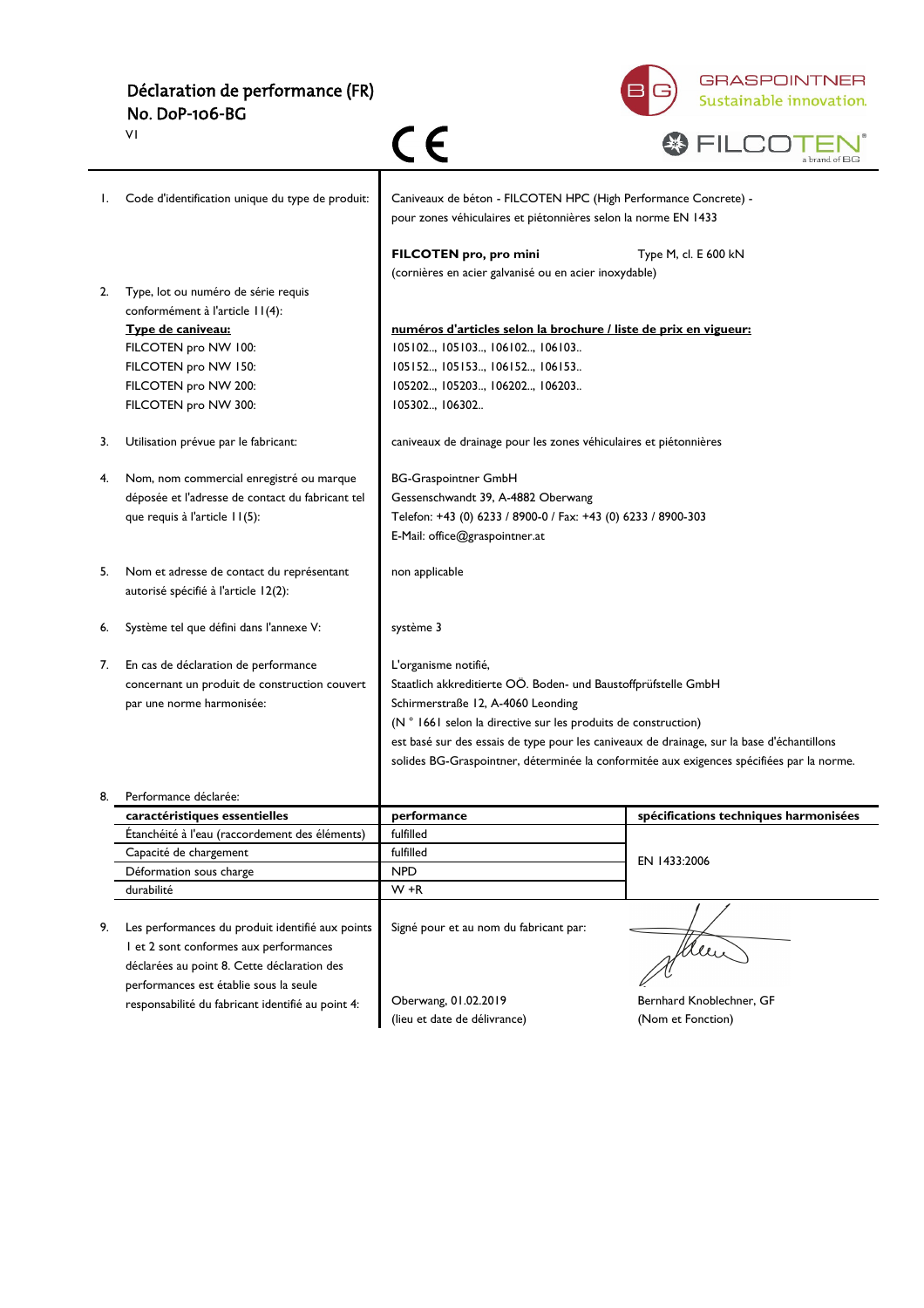# Izjava o svojstvima (HR) Br. DoP-106-BG

 $\overline{v}$ 



|    | VI                                               |                                                                                                                                |                                                                                                  |
|----|--------------------------------------------------|--------------------------------------------------------------------------------------------------------------------------------|--------------------------------------------------------------------------------------------------|
| Ι. | Oznaka proizvoda:                                | Kanalice za odvodnju površinskih voda iz betona FILCOTEN HPC (High Performance<br>Concrete) za prometne površine prema EN 1433 |                                                                                                  |
|    |                                                  | FILCOTEN pro, pro mini                                                                                                         | Tip M, Kl. E 600 kN                                                                              |
|    |                                                  | (rub od pocinčanog čelika ili nehrđajućeg čelika)                                                                              |                                                                                                  |
|    | Identifikacijski broj proizvoda prema Članku II, |                                                                                                                                |                                                                                                  |
|    | Odjeljak 4:                                      |                                                                                                                                |                                                                                                  |
|    | Tip kanalice:                                    | Broj proizvoda:                                                                                                                |                                                                                                  |
|    | FILCOTEN pro NW 100:                             | 105102, 105103, 106102, 106103                                                                                                 |                                                                                                  |
|    | FILCOTEN pro NW 150:                             | 105152, 105153, 106152, 106153                                                                                                 |                                                                                                  |
|    | FILCOTEN pro NW 200:                             | 105202, 105203, 106202, 106203                                                                                                 |                                                                                                  |
|    | FILCOTEN pro NW 300:                             | 105302, 106302                                                                                                                 |                                                                                                  |
| 3. | Predviđeno područje primjene:                    |                                                                                                                                | Kanalice za prihvat i odvodnju površinskih voda sa površina pješačkog i prometnog opterećenja    |
| 4. | Podaci o proizvođaču prema Članku II, Odjeljak   | <b>BG-Graspointner GmbH</b>                                                                                                    |                                                                                                  |
|    | 5:                                               | Gessenschwandt 39, A-4882 Oberwang                                                                                             |                                                                                                  |
|    |                                                  | Telefon: +43 (0) 6233 / 8900-0 / Fax: +43 (0) 6233 / 8900-303                                                                  |                                                                                                  |
|    |                                                  | E-Mail: office@graspointner.at                                                                                                 |                                                                                                  |
|    |                                                  |                                                                                                                                |                                                                                                  |
| 5. | Podaci o ovlaštenom tijelu:                      | nije relevantno                                                                                                                |                                                                                                  |
| 6. | Sustav prema Prilogu V:                          | Sustav 3                                                                                                                       |                                                                                                  |
| 7. | lme i identifikacijski broj ovlaštenog tijela:   | Ovlašteni organ,                                                                                                               |                                                                                                  |
|    |                                                  | Staatlich akkreditierte, OÖ. Boden- und Baustoffprüfstelle GmbH,                                                               |                                                                                                  |
|    |                                                  | Schirmerstraße 12, A-4060 Leonding (Br. ° 1661 prema Općim građevinskim uzancama)                                              |                                                                                                  |
|    |                                                  |                                                                                                                                | specifično za kanalice za odvodnju površinskih voda, na bazi podloga i ispitivanja od strane BG- |
|    |                                                  | Graspointnera, a u suglasnosti sa zahtjevanim Normama.                                                                         |                                                                                                  |
|    |                                                  |                                                                                                                                |                                                                                                  |
|    | Objavljena svojstva:                             |                                                                                                                                |                                                                                                  |
|    | Bitne značajke                                   | Svojstva                                                                                                                       | Harmonizirana tehnička Specifikacija                                                             |
|    | Vodonepropusnost                                 | zadovoljava                                                                                                                    |                                                                                                  |
|    | Nosivost                                         | zadovoljava                                                                                                                    | EN 1433:2006                                                                                     |
|    | Deformacija pod opterećenjem                     | nije relevantno/NPD                                                                                                            |                                                                                                  |
|    | Trajnost                                         | W +R                                                                                                                           |                                                                                                  |
|    |                                                  |                                                                                                                                |                                                                                                  |
| 9. | Svojstva proizvoda prema Brojevima I i 2         | Potpisano u ime proizvođača:                                                                                                   |                                                                                                  |
|    | odgovaraju objavljenim svojstvima prema Broju 8. |                                                                                                                                |                                                                                                  |
|    | Odgovoran ua izdavanje ovog Uvjerenja o          |                                                                                                                                |                                                                                                  |
|    | sukladnosti je isključivo proizvođač prema Broju | Oberwang, 01.02.2019                                                                                                           | Bernhard Knoblechner, GF                                                                         |
|    | 4:                                               | (Mjesto i datum izdavanja)                                                                                                     | (Ime i funkcija)                                                                                 |
|    |                                                  |                                                                                                                                |                                                                                                  |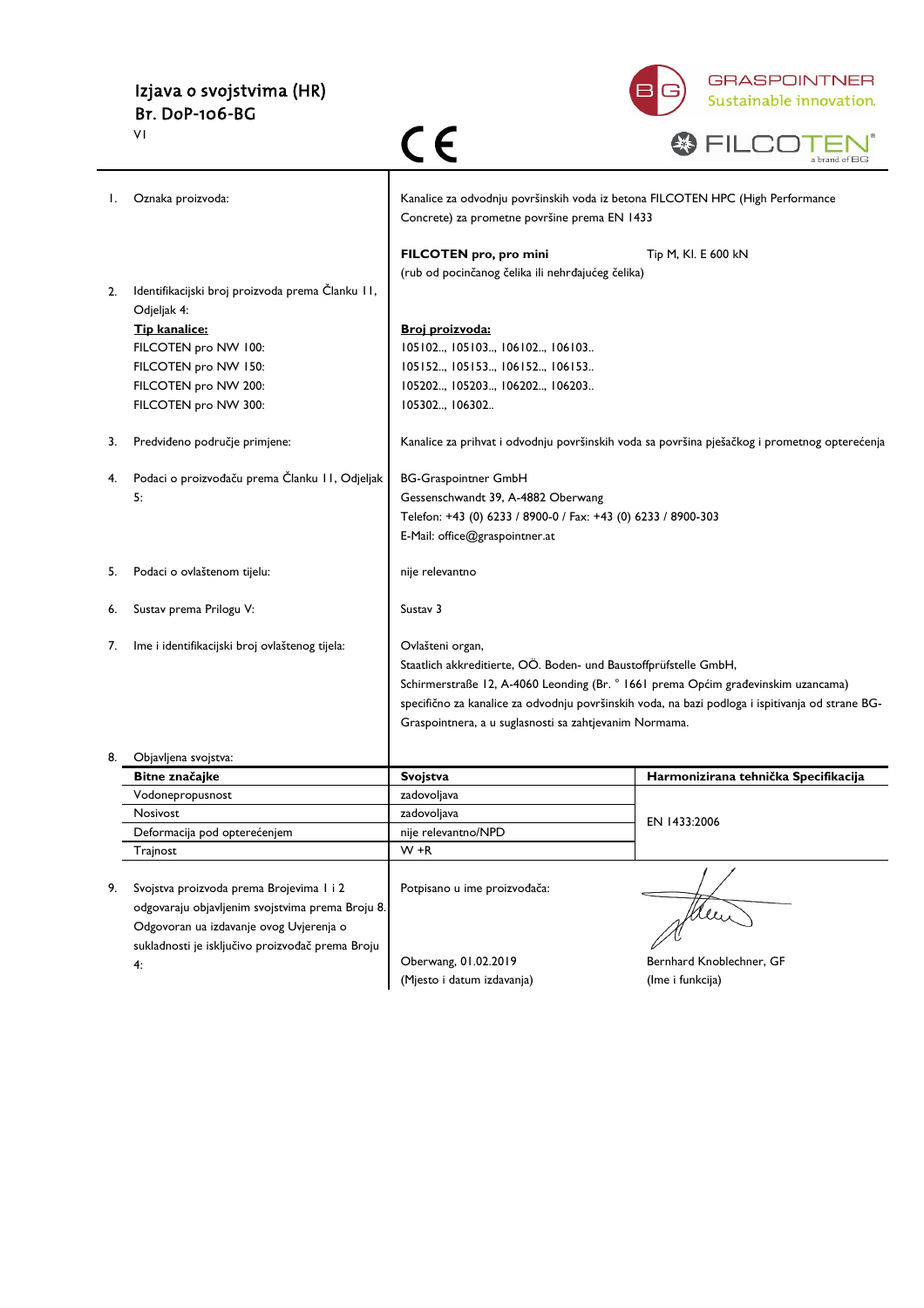### Teljesítménynyilatkozat (HU) Nr. DoP-106-BG V1



|    | VI                                                                                            | CE                                                                                                                                                                 | a brand of $\rm BG$                      |
|----|-----------------------------------------------------------------------------------------------|--------------------------------------------------------------------------------------------------------------------------------------------------------------------|------------------------------------------|
| Ι. | Termék típus egyedi azonosító kódja:                                                          | Beton vízelvezető folyóka - FILCOTEN HPC (High Performance Concrete) -<br>anyagból közlekedési területekhez EN 1433 szabvány alapján.                              |                                          |
| 2. | Cikkszám jelölés, amely lehetővé teszi az építési                                             | FILCOTEN pro, pro mini<br>(horganyzott és rozsdamentes tokkal)                                                                                                     | M típusú E 600 kN terhelési osztályig    |
|    | termékek azonosítását 11. cikk (4.) bekezdésének<br>értelmében:                               |                                                                                                                                                                    |                                          |
|    | <b>Folyókatípus:</b>                                                                          | Az aktuálisan érvényes árlista/termékkatalógus szerinti cikkszám                                                                                                   |                                          |
|    | FILCOTEN pro NW 100:<br>FILCOTEN pro NW 150:                                                  | 105102, 105103, 106102, 106103<br>105152, 105153, 106152, 106153                                                                                                   |                                          |
|    | FILCOTEN pro NW 200:                                                                          | 105202, 105203, 106202, 106203                                                                                                                                     |                                          |
|    | FILCOTEN pro NW 300:                                                                          | 105302, 106302                                                                                                                                                     |                                          |
| 3. | A termék gyártó által meghatározott                                                           | Vízelvezető folyókák csapadékvíz összegyűjtésére és elvezetésére gyalogos- és/vagy                                                                                 |                                          |
|    | megnevezése, vagy rendeltetései az alkalmazott<br>harmonizált műszaki előírással összhangban: | gépkocsiforgalom által használt területeken.                                                                                                                       |                                          |
| 4. | A gyártó neve, bejegyzett kereskedelmi neve                                                   | <b>BG-Graspointner GmbH</b>                                                                                                                                        |                                          |
|    | illetve védjegye, valamint értesítési címe a 11.                                              | Gessenschwandt 39, A-4882 Oberwang                                                                                                                                 |                                          |
|    | cikk (5.) bekezdésében előírtaknak megfelelően:                                               | Telefon: +43 (0) 6233 / 8900-0 / Fax: +43 (0) 6233 / 8900-303                                                                                                      |                                          |
|    |                                                                                               | E-Mail: office@graspointner.at                                                                                                                                     |                                          |
| 5. | Meghatalmazott neve és értesítési címe, akinek a                                              | nem értelmezhető                                                                                                                                                   |                                          |
|    | megbízása körében a 12 cikk (2.) bekezdésében                                                 |                                                                                                                                                                    |                                          |
|    | meghatározott feladatok tartoznak:                                                            |                                                                                                                                                                    |                                          |
| 6. | Az termékek teljesítménye állandóságának                                                      | 3-as rendszer                                                                                                                                                      |                                          |
|    | értékelésére és ellenőrzésére szolgáló, az V.                                                 |                                                                                                                                                                    |                                          |
|    | melléklet szerint rendszer:                                                                   |                                                                                                                                                                    |                                          |
| 7. | Ebben az esetben a harmonizált szabványok által                                               | Kiállító megnevezése                                                                                                                                               |                                          |
|    | szabályozott építési termékekre vonatkozó                                                     | Államilag akkeridtált OÖ. Boden- und Baustoffprüfstelle GmbH                                                                                                       |                                          |
|    | gyártói nyilatkozatot jóváhagyta:                                                             | Schirmerstraße 12, A-4060 Leonding                                                                                                                                 |                                          |
|    |                                                                                               | (az 1661. sz. építési termékekre vonatkozó irányelvek szerint)                                                                                                     |                                          |
|    |                                                                                               | megállapította, hogy a véletlenszerűen kiválasztott BG Graspointner vízelvezető rendszer<br>minták, az e termékre vonatkozó szabvány követelményeknek megfelelnek. |                                          |
| 8. | Nyilatokzat szerinti teljesítmény:                                                            |                                                                                                                                                                    |                                          |
|    | Alapvető tulajdonságok                                                                        | Teljesítmény                                                                                                                                                       | Harmonizált műszaki előírások            |
|    | Vízzáróság (az elemek csatlakozásánál)                                                        | megfelel                                                                                                                                                           |                                          |
|    | Terhelhetőség                                                                                 | megfelel                                                                                                                                                           | EN 1433:2006                             |
|    | Elformálodás terhelés alatt<br>Tartósság                                                      | nem releváns/NPD<br>W +R                                                                                                                                           |                                          |
|    |                                                                                               |                                                                                                                                                                    |                                          |
| 9. | Az I. és 2. pontban meghatározott termék                                                      | A gyártó nevében és részéről aláíró személy:                                                                                                                       |                                          |
|    | teljesítménye megfelel a 8. pontban feltüntetett                                              |                                                                                                                                                                    | Men                                      |
|    | nyilatokzat szerinti teljesítménynek. E                                                       |                                                                                                                                                                    |                                          |
|    | teljesítménynyilatozat kiadásáért kizárólag a 4.<br>pontban meghatározott gyártó felelős:     | Oberwang, 01.02.2019                                                                                                                                               | Bernhard Knoblechner, ügyvezető igazgató |
|    |                                                                                               | kiállítás helye és dátuma                                                                                                                                          | (név és beosztás)                        |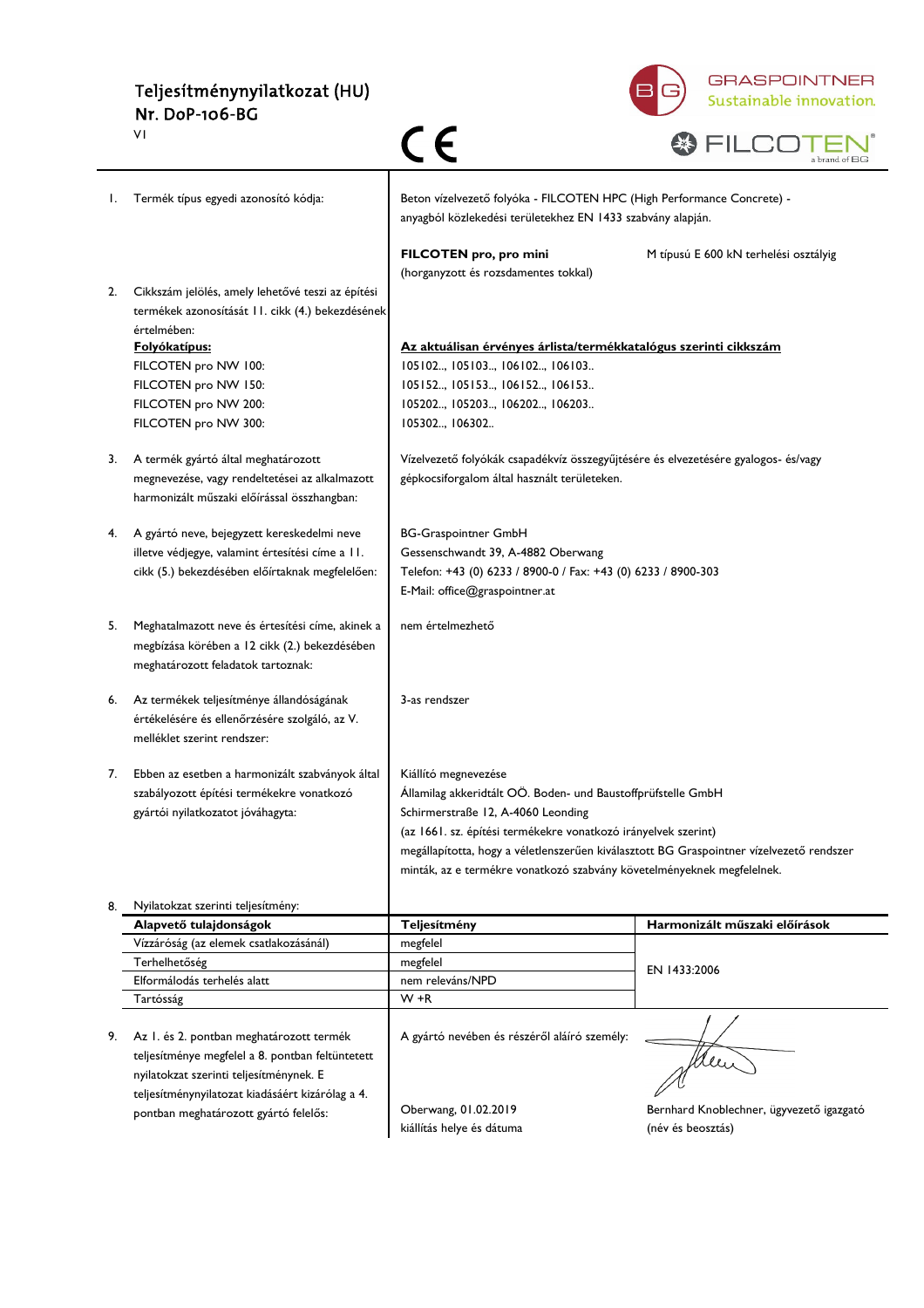Dchiarazione di Prestazione (IT) No. DoP-106-BG V1



|    | ٧I                                                                                        | CE                                                                                                                                                                     | a brand of BG                                                                                   |
|----|-------------------------------------------------------------------------------------------|------------------------------------------------------------------------------------------------------------------------------------------------------------------------|-------------------------------------------------------------------------------------------------|
| Ι. | Descrizione univoca del prodotto tipo:                                                    | Canalette di drenaggio in calcestruzzo - FILCOTEN HPC (High Performance Concrete) -<br>per aree soggette al passaggio di veicoli e pedoni in accordo alla norma EN1433 |                                                                                                 |
| 2. | Famiglia, serie, tipo e codici che consentano                                             | FILCOTEN pro, pro mini<br>(bordo in acciaio zincato o acciaio inossidabile)                                                                                            | Tipo M, fino a classe di carico E 600                                                           |
|    | l'identificazione del prodotto da costruzione ai<br>sensi dell'Articolo 11(4):            |                                                                                                                                                                        |                                                                                                 |
|    | Tipo di canale:                                                                           | Codice identificativo come da listino prezzi/catalogo corrente:                                                                                                        |                                                                                                 |
|    | FILCOTEN pro NW 100:                                                                      | 105102, 105103, 106102, 106103                                                                                                                                         |                                                                                                 |
|    | FILCOTEN pro NW 150:                                                                      | 105152, 105153, 106152, 106153                                                                                                                                         |                                                                                                 |
|    | FILCOTEN pro NW 200:                                                                      | 105202, 105203, 106202, 106203                                                                                                                                         |                                                                                                 |
|    | FILCOTEN pro NW 300:                                                                      | 105302, 106302                                                                                                                                                         |                                                                                                 |
| 3. | Uso previsto del prodotto:                                                                |                                                                                                                                                                        | Raccolta e convogliamento delle acque di superficie nelle aree soggette al passaggio di veicoli |
|    |                                                                                           | e/o pedoni nel rispetto delle norme di posa dettate dal fabbricante                                                                                                    |                                                                                                 |
| 4. | Nome, denominazione commerciale registrata e                                              | <b>BG-Graspointner GmbH</b>                                                                                                                                            |                                                                                                 |
|    | indirizzo del fabbricante cui all'Articolo 11(5):                                         | Gessenschwandt 39, A-4882 Oberwang                                                                                                                                     |                                                                                                 |
|    |                                                                                           | Telefono: +43 (0) 6233 / 8900-0 / Fax: +43 (0) 6233 / 8900-303                                                                                                         |                                                                                                 |
|    |                                                                                           | E-Mail: office@graspointner.at                                                                                                                                         |                                                                                                 |
| 5. | Nome e indirizzo del mandatario il cui mandato<br>copre i compiti cui all'Articolo 12(2): | Non applicabile                                                                                                                                                        |                                                                                                 |
| 6. | Sistema di valutazione della costanza di<br>prestazione del prodotto:                     | Sistema 3.                                                                                                                                                             |                                                                                                 |
| 7. | Nel caso di una Dichiarazione di Prestazione                                              | Nome e identificazione dell'organismo notificato:                                                                                                                      |                                                                                                 |
|    | relativa ad un prodotto da costruzione per il                                             | Staatlich akkreditierte OÖ. Boden- und Baustoffprüfstelle GmbH                                                                                                         |                                                                                                 |
|    | quale è applicabile una norma armonizzata:                                                | Schirmerstraße 12, A-4060 Leonding                                                                                                                                     |                                                                                                 |
|    |                                                                                           | (No. 1661 in accordo con la linea guida per i prodotti da costruzione)                                                                                                 |                                                                                                 |
|    |                                                                                           | si basa sui test di tipo per i canali di drenaggio, sulla base di campioni BG-Graspointner,                                                                            |                                                                                                 |
|    |                                                                                           | determinati in accordo ai requisiti specificati dalla norma.                                                                                                           |                                                                                                 |
| 8. | Prestazione dichiarata:                                                                   |                                                                                                                                                                        |                                                                                                 |
|    | Caratteristiche essenziali                                                                | Prestazioni dichiarate                                                                                                                                                 | Norma armonizzata di riferimento                                                                |
|    | Tenuta all'acqua (giunzione delle canalette)                                              | Soddisfatta                                                                                                                                                            |                                                                                                 |
|    | Capacità portante                                                                         | Soddisfatta                                                                                                                                                            | EN 1433:2006                                                                                    |
|    | Deformazione sotto carico<br>Durabilità                                                   | nessuna/NPD<br>W +R                                                                                                                                                    |                                                                                                 |
|    |                                                                                           |                                                                                                                                                                        |                                                                                                 |
| 9. | La prestazione del prodotto di cui ai punti I e 2                                         | Firmato a nome e per conto del produttore                                                                                                                              |                                                                                                 |
|    | è conforme alla prestazione dichiarata al punto 8.                                        | da:                                                                                                                                                                    |                                                                                                 |
|    | Si rilascia la presente dichiarazione di prestazione                                      |                                                                                                                                                                        |                                                                                                 |
|    | sotto la responsabilità esclusiva del fabbricante di                                      |                                                                                                                                                                        |                                                                                                 |
|    | cui al punto 4:                                                                           | Oberwang, 01.02.2019                                                                                                                                                   | Bernhard Knoblechner, GF                                                                        |
|    |                                                                                           | (luogo e data del rilascio)                                                                                                                                            | (Nominativo e ruolo)                                                                            |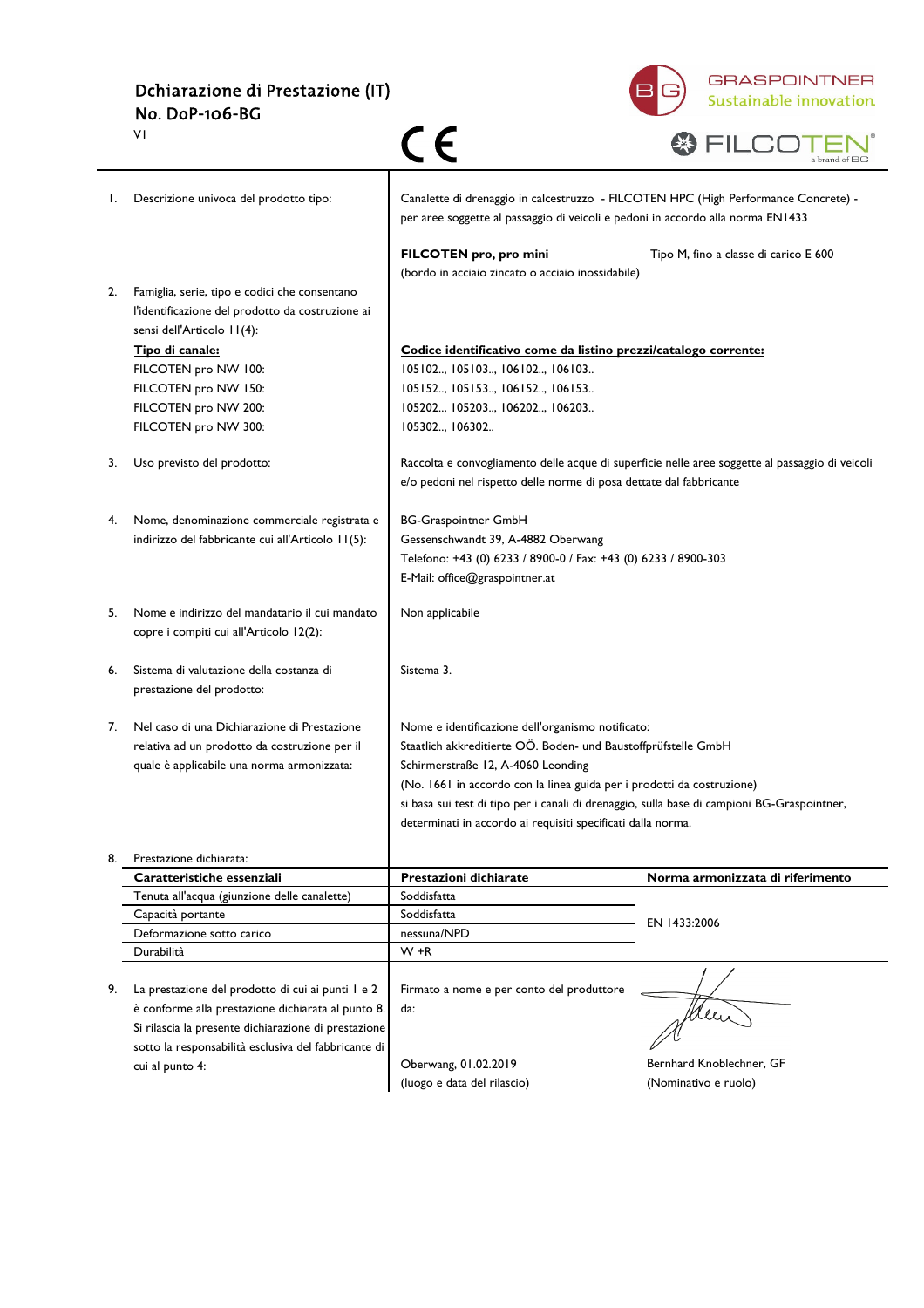#### Atitikties deklaracija (LT) Nr. DoP-106-BG V1



|    | VI                                                                                                              | C E                                                                                                                                                                | a brand of BG                                                                                |
|----|-----------------------------------------------------------------------------------------------------------------|--------------------------------------------------------------------------------------------------------------------------------------------------------------------|----------------------------------------------------------------------------------------------|
| I. | Produkto tipo unikalus identifikavimo kodas:                                                                    | latakai pagaminti iš betono - FILCOTEN HPC (High Performance Concrete) -<br>automobilinio eismo ir pėsčiųjų takams, pagal standarto EN 1433 keliamus reikalavimus. |                                                                                              |
|    |                                                                                                                 | FILCOTEN pro, pro mini<br>(cinkuoto arba nerūdijančio plieno kraštu)                                                                                               | Tipas M, kl. E 600 kN                                                                        |
| 2. | Tipo, partijos arba serijos numeris leidžiantis<br>identifikuoti statybos produktą pagal straipsnį<br>$11(4)$ : |                                                                                                                                                                    |                                                                                              |
|    | <u>latako-tipas:</u>                                                                                            | produkto kodai atitinkantys prekes galiojančiame kataloge/kainoaštyje:                                                                                             |                                                                                              |
|    | FILCOTEN pro NW 100:                                                                                            | 105102, 105103, 106102, 106103                                                                                                                                     |                                                                                              |
|    | FILCOTEN pro NW 150:                                                                                            | 105152, 105153, 106152, 106153                                                                                                                                     |                                                                                              |
|    | FILCOTEN pro NW 200:                                                                                            | 105202, 105203, 106202, 106203                                                                                                                                     |                                                                                              |
|    | FILCOTEN pro NW 300:                                                                                            | 105302 106302                                                                                                                                                      |                                                                                              |
| 3. | Produkto naudojimas pagal gamintojo<br>instrukcijas:                                                            | drenažo latakai skirti automobilinio eismo ir pėsčiųjų takams                                                                                                      |                                                                                              |
| 4. | Gamintojo pavadinimas, registruotas prekės                                                                      | <b>BG-Graspointner GmbH</b>                                                                                                                                        |                                                                                              |
|    | pavadinimas arba registruotas prekės ženklas ir                                                                 | Gessenschwandt 39, A-4882 Oberwang                                                                                                                                 |                                                                                              |
|    | gamintojo kontaktinis adresas, pagal straipsnį                                                                  | Telefonas: +43 (0) 6233 / 8900-0 / Fax: +43 (0) 6233 / 8900-303                                                                                                    |                                                                                              |
|    | 11(5):                                                                                                          | El.paštas: office@graspointner.at                                                                                                                                  |                                                                                              |
|    |                                                                                                                 |                                                                                                                                                                    |                                                                                              |
| 5. | Igalioto atstovo pavadinimas ir kontaktinis<br>adresas, pagal straipsnį 12(2):                                  | netaikoma                                                                                                                                                          |                                                                                              |
| 6. | Eksploatacinių savybių pastovumo vertinimo ir<br>tikrinimo sistema pagal straipsnį V:                           | sistema 3                                                                                                                                                          |                                                                                              |
| 7. | Statybinių produktų, kuriems taikomas darnusis                                                                  | Akredituota įstaiga:                                                                                                                                               |                                                                                              |
|    | standartas eksploatacinių savybių deklaravimo                                                                   | Staatlich akkreditierte OÖ. Boden- und Baustoffprüfstelle GmbH                                                                                                     |                                                                                              |
|    | įstaiga:                                                                                                        | Schirmerstraße 12, A-4060 Leonding (Nr. 1661 remiantis statybos produktų nuorodomis)                                                                               |                                                                                              |
|    |                                                                                                                 |                                                                                                                                                                    | pasirinkus latakų bandymo metodą, remiantis tvirtais BG-Graspointner pavyzdžiais, nustatyta, |
|    |                                                                                                                 | kad produktų kokybė atitinką standarto keliamus reikalavimus.                                                                                                      |                                                                                              |
|    | 8. Deklaruojami parametrai:                                                                                     |                                                                                                                                                                    |                                                                                              |
|    | esminės charakteristikos                                                                                        | eksploatacinės savybės                                                                                                                                             | darnioji techninė specifikacija                                                              |
|    | Nelaidumas vandeniui (elementų jungtys)                                                                         | atitinka                                                                                                                                                           |                                                                                              |
|    | Atsparumas apkrovai                                                                                             | atitinka                                                                                                                                                           | EN 1433:2006                                                                                 |
|    | Deformacija esant apkrovai                                                                                      | <b>NPD</b>                                                                                                                                                         |                                                                                              |
|    | Tvirtumas                                                                                                       | $W + R$                                                                                                                                                            |                                                                                              |
|    |                                                                                                                 |                                                                                                                                                                    |                                                                                              |
| 9. | I ir 2 punktuose nurodyto produkto                                                                              | Pasirašyta gamintojo ir jo vardu:                                                                                                                                  |                                                                                              |
|    | eksploatacinės savybės atitinka deklaruojamas                                                                   |                                                                                                                                                                    | stree                                                                                        |
|    | savybes paminėtas 8 punkte. Ši eksploatacinių                                                                   |                                                                                                                                                                    |                                                                                              |
|    | savybių deklaracija pateikiama vadovaujantis                                                                    |                                                                                                                                                                    |                                                                                              |
|    | Reglamentu (ES) 305/2011, atsakomybė už jos                                                                     | Oberwang, 01.02.2019                                                                                                                                               | Bernhard Knoblechner, GF                                                                     |
|    | turinį tenką tik gamintojui paminėtam 4 punkte:                                                                 | (išdavimo vieta ir data)                                                                                                                                           | (vardas pavardė ir pareigos)                                                                 |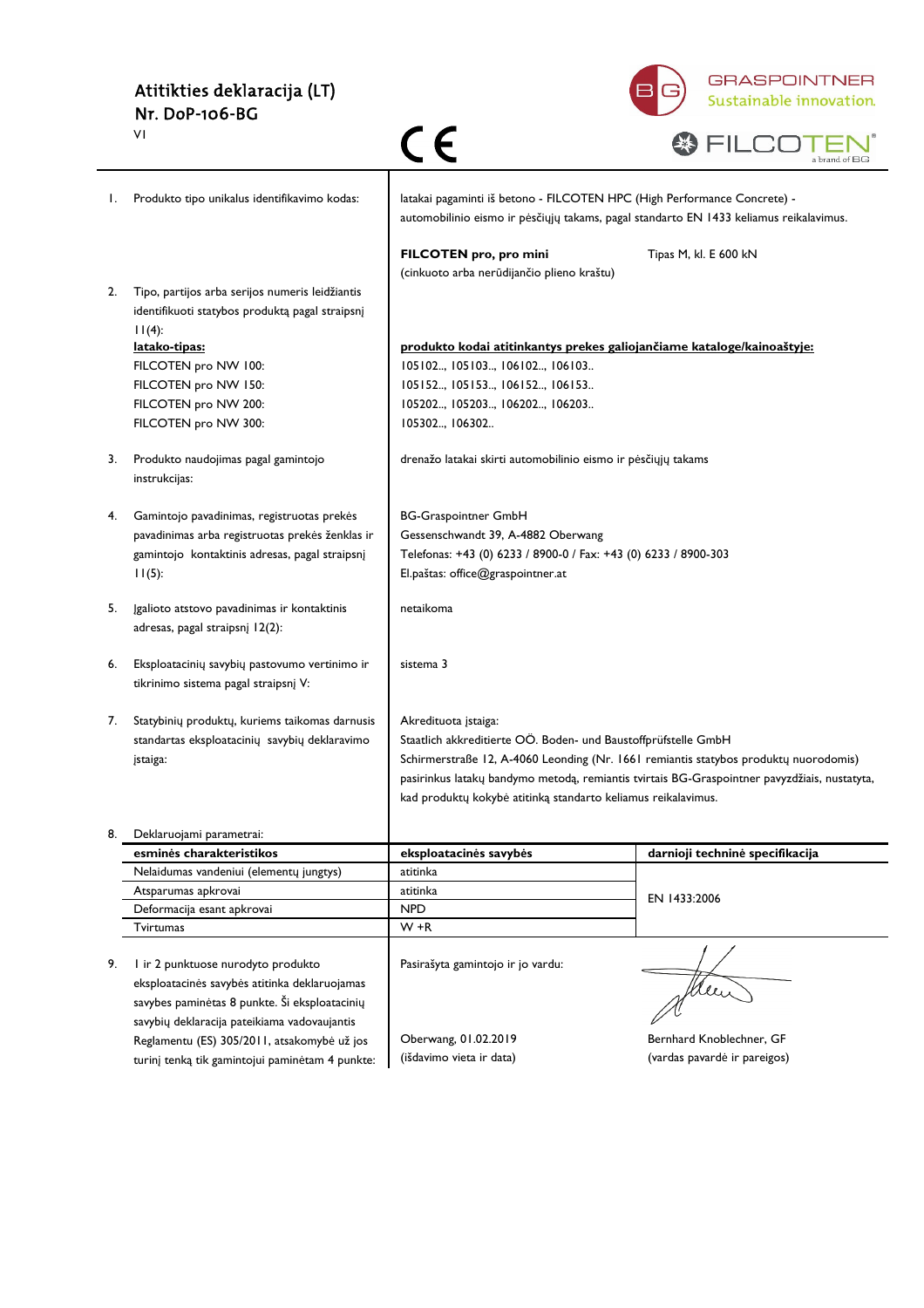# Ytelseserklæring (NO) No. DoP-106-BG



|    | ٧I                                                   | C E                                                                                                                                            | a brand of BG                                                                                 |
|----|------------------------------------------------------|------------------------------------------------------------------------------------------------------------------------------------------------|-----------------------------------------------------------------------------------------------|
| Ι. | Unik identifikasjonskode av produkttypen:            | Dreneringsrenner av betong- FILCOTEN HPC (High Performance Concrete) -<br>for områder med kjøretøy og gående, i henhold til EN 1433 standarden |                                                                                               |
|    |                                                      | FILCOTEN pro, pro mini<br>(kant av galvanisert stål eller rustfritt stål)                                                                      | Type M, cl. E 600 kN                                                                          |
| 2. | Type, batch eller serienummer som kreves i           |                                                                                                                                                |                                                                                               |
|    | henhold til artikkel 11(4):                          |                                                                                                                                                |                                                                                               |
|    | <b>Renne type:</b>                                   | Artikkelnummer i henhold til gjeldende brosjyre / prisliste:                                                                                   |                                                                                               |
|    | FILCOTEN pro NW 100:                                 | 105102, 105103, 106102, 106103                                                                                                                 |                                                                                               |
|    | FILCOTEN pro NW 150:<br>FILCOTEN pro NW 200:         | 105152, 105153, 106152, 106153<br>105202, 105203, 106202, 106203                                                                               |                                                                                               |
|    | FILCOTEN pro NW 300:                                 | 105302, 106302                                                                                                                                 |                                                                                               |
|    |                                                      |                                                                                                                                                |                                                                                               |
| 3. | Tiltenkt bruk som forutsatt av produsenten:          | Dreneringsrenner til bruk for områder med kjøretøy og gående                                                                                   |                                                                                               |
| 4. | Navn, registrert varemerke navn eller registrert     | <b>BG-Graspointner GmbH</b>                                                                                                                    |                                                                                               |
|    | varemerke og kontaktadresse til produsenten          | Gessenschwandt 39, A-4882 Oberwang                                                                                                             |                                                                                               |
|    | etter behov i henhold til artikkel 11 nr. 5:         | Telefon: +43 (0) 6233 / 8900-0 / Fax: +43 (0) 6233 / 8900-303                                                                                  |                                                                                               |
|    |                                                      | E-Mail: office@graspointner.at                                                                                                                 |                                                                                               |
| 5. | Navn og kontaktadresse til den autoriserte           | Ikke aktuelt                                                                                                                                   |                                                                                               |
|    | representanten angitt i artikkel 12 nr. 2:           |                                                                                                                                                |                                                                                               |
|    |                                                      |                                                                                                                                                |                                                                                               |
| 6. | System som angitt i vedlegg V:                       | System 3                                                                                                                                       |                                                                                               |
| 7. | I tilfelle av ytelseserklæring vedrørende et         | Akkrediterings ansvarlig,                                                                                                                      |                                                                                               |
|    | byggprodukt som omfattes av en harmonisert           | Staatlich akkreditierte OÖ. Boden- und Baustoffprüfstelle GmbH                                                                                 |                                                                                               |
|    | standard:                                            | Schirmerstraße 12, A-4060 Leonding (Nr. 1661 i henhold til retningslinjene for byggevarer)                                                     |                                                                                               |
|    |                                                      |                                                                                                                                                | er basert på typetesting for dreneringskanaler, på grunnlag av solide BG-Graspointner-prøver, |
|    |                                                      | fastslått samsvar med kravene fastsatt av standarden.                                                                                          |                                                                                               |
|    | Deklarert ytelse:                                    |                                                                                                                                                |                                                                                               |
|    | Viktige egenskaper                                   | Ytelse                                                                                                                                         | Teknisk spesifikasjon i henhold til                                                           |
|    | Vanntetthet (tilkobling av elementer)                | Oppfylt                                                                                                                                        |                                                                                               |
|    | Belastnings kapasitet                                | Oppfylt                                                                                                                                        | EN 1433:2006                                                                                  |
|    | Deformasjon under belastning<br>Holdbarthet/Varighet | <b>NPD</b><br>$W + R$                                                                                                                          |                                                                                               |
|    |                                                      |                                                                                                                                                |                                                                                               |
| 9. | Utførelsen av produktet som er identifisert i        | Signert for og på vegne av produsenten av:                                                                                                     |                                                                                               |
|    | punkt I og 2, er i samsvar med den deklarerte        |                                                                                                                                                |                                                                                               |
|    | ytelsen i punkt 8. Denne ytelseserklæringen er       |                                                                                                                                                |                                                                                               |
|    | utstedt på eget ansvar av produsenten som er         |                                                                                                                                                |                                                                                               |
|    | identifisert i punkt 4:                              | Oberwang, 01.02.2019                                                                                                                           | Bernhard Knoblechner, GF                                                                      |
|    |                                                      | (Sted og dato for utstedelse)                                                                                                                  | (Navn og stilling)                                                                            |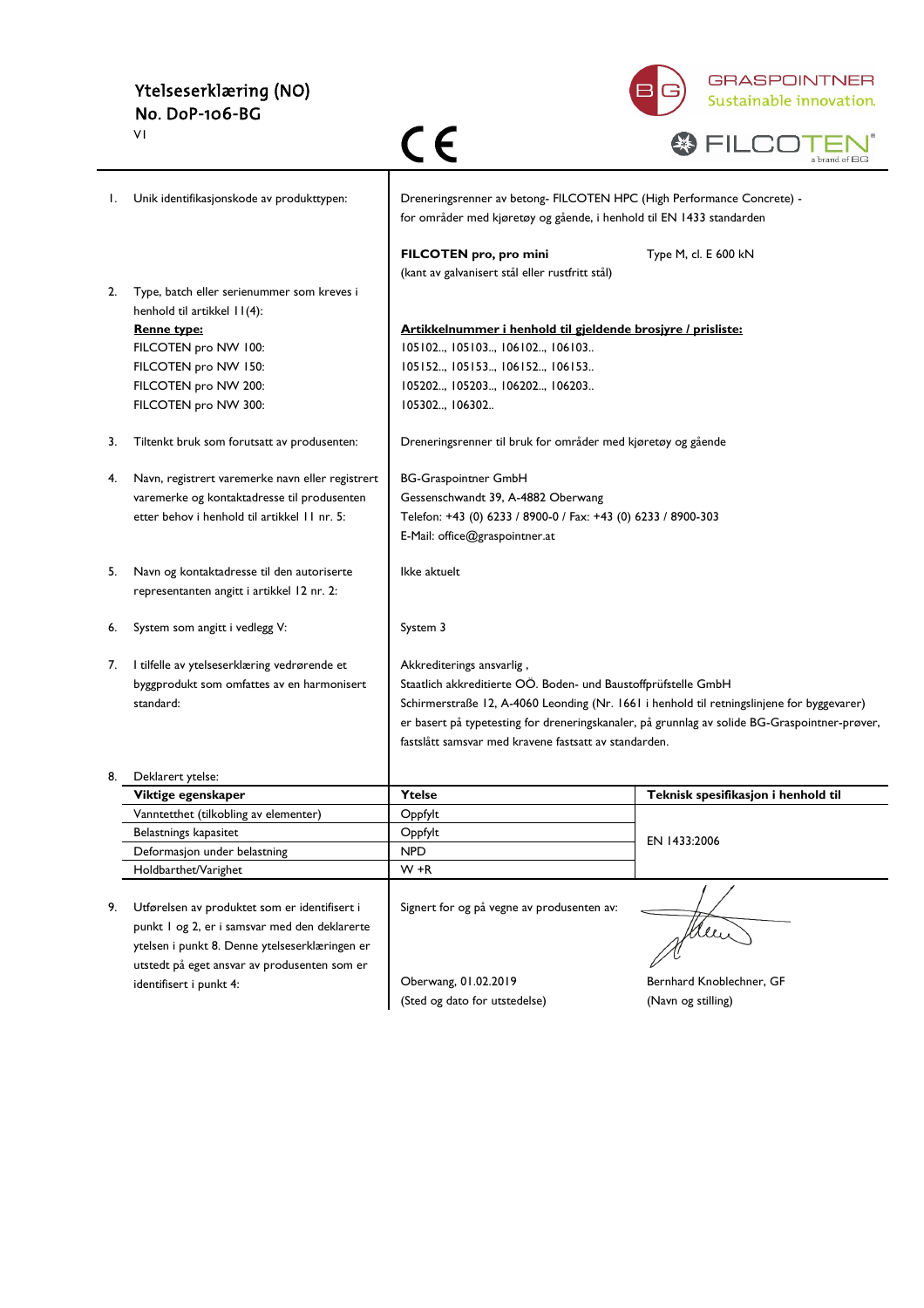Deklaracja Własności Użytkowych (PL) nr DoP-106-BG  $C$ V1



|    |                                                                                                           |                                                                                                                                            | a brand of BG                                                                          |
|----|-----------------------------------------------------------------------------------------------------------|--------------------------------------------------------------------------------------------------------------------------------------------|----------------------------------------------------------------------------------------|
| I. | Niepowtarzalny kod identyfikacyjny typu wyrobu:                                                           | Korytka odwodnieniowe wykonane z betonu - FILCOTEN HPC (High Performance Concrete)<br>- dla ruchu pieszego i kołowego według normy EN 1433 |                                                                                        |
|    |                                                                                                           | FILCOTEN pro, pro mini                                                                                                                     | Typ M, klasa E 600 kN                                                                  |
| 2. | Numer produktu umożliwiający identyfikację<br>wyrobu budowlanego, wymagany zgodnie z art.<br>$II$ ust. 4: | (krawędź ze stali ocynkowanej lub nierdzewnej)                                                                                             |                                                                                        |
|    | Typ korytka:                                                                                              | Numery produktów wg aktualnych katalogów / list cenowych:                                                                                  |                                                                                        |
|    | FILCOTEN pro NW 100:                                                                                      | 105102, 105103, 106102, 106103                                                                                                             |                                                                                        |
|    | FILCOTEN pro NW 150:                                                                                      | 105152, 105153, 106152, 106153                                                                                                             |                                                                                        |
|    | FILCOTEN pro NW 200:                                                                                      | 105202, 105203, 106202, 106203                                                                                                             |                                                                                        |
|    | FILCOTEN pro NW 300:                                                                                      | 105302, 106302                                                                                                                             |                                                                                        |
| 3. | Przewidziane przez producenta zamierzone                                                                  |                                                                                                                                            | Korytka odwadniające do przyjmowania i odprowadzania wód powierzchniowych na obszarach |
|    | zastosowanie:                                                                                             | przeznaczonych do ruchu pieszego i/lub pojazdów.                                                                                           |                                                                                        |
| 4. | Adres kontaktowy producenta, wymagany                                                                     | <b>BG-Graspointner GmbH</b>                                                                                                                |                                                                                        |
|    | zgodnie z art. 11 ust. 5:                                                                                 | Gessenschwandt 39, A-4882 Oberwang                                                                                                         |                                                                                        |
|    |                                                                                                           | Telefon: +43 (0) 6233 / 8900-0 / Fax: +43 (0) 6233 / 8900-303                                                                              |                                                                                        |
|    |                                                                                                           | E-Mail: office@graspointner.at                                                                                                             |                                                                                        |
| 5. | Nazwa i adres kontaktowy upoważnionego                                                                    | nie dotyczy                                                                                                                                |                                                                                        |
|    | przedstawiciela zgodnie z art. 12 ust. 2:                                                                 |                                                                                                                                            |                                                                                        |
| 6. | System oceny zgodnie z załącznikiem V:                                                                    | System 3                                                                                                                                   |                                                                                        |
| 7. | W przypadku deklaracji właściwości użytkowych                                                             | Jednostka notyfikowana,                                                                                                                    |                                                                                        |
|    | dotyczącej wyrobu budowlanego objętego normą                                                              | Staatlich akkreditierte, OÖ. Boden- und Baustoffprüfstelle GmbH                                                                            |                                                                                        |
|    | zharmonizowaną:                                                                                           | Schirmerstraße 12, A-4060 Leonding                                                                                                         |                                                                                        |
|    |                                                                                                           | (Nr 1661 zgodnie z wytycznymi dla wyrobów budowlanych)                                                                                     |                                                                                        |
|    |                                                                                                           |                                                                                                                                            | na podstawie badań typu korytek odwadniających wykonanych na próbkach stałych BG-      |
|    |                                                                                                           | Graspointer, określiła zgodność z wymaganiami podanymi w normie.                                                                           |                                                                                        |
| 8. | Deklarowane właściwości użytkowe:                                                                         |                                                                                                                                            |                                                                                        |
|    | Zasadnicze charakterystyki                                                                                | Właściwości użytkowe                                                                                                                       | Zharmonizowana specyfikacja<br>techniczna                                              |
|    | Wodoszczelność (połączenie elementów)                                                                     | spełnione                                                                                                                                  |                                                                                        |
|    | Udźwig/nośność                                                                                            | spełnione                                                                                                                                  | norma EN 1433:2006                                                                     |
|    | Odkształcenie pod obciążeniem                                                                             | <b>NPD</b>                                                                                                                                 |                                                                                        |
|    | Trwałość                                                                                                  | W +R                                                                                                                                       |                                                                                        |
| 9. | Właściwości użytkowe wyrobu określone w pkt                                                               | W imieniu producenta podpisał(-a):                                                                                                         |                                                                                        |
|    | I i 2 są zgodne z właściwościami użytkowymi                                                               |                                                                                                                                            |                                                                                        |
|    | deklarowanymi w pkt 8. Niniejsza deklaracja                                                               |                                                                                                                                            | Men                                                                                    |
|    | właściwości użytkowych wydana zostaje na                                                                  |                                                                                                                                            |                                                                                        |
|    | wyłączną odpowiedzialność producenta                                                                      | Oberwang, 01.02.2019                                                                                                                       | Bernhard Knoblechner, GF                                                               |
|    | określonego w pkt 4:                                                                                      | (Miejsce i data wydania)                                                                                                                   | (Imię i Nazwisko, stanowisko)                                                          |
|    |                                                                                                           |                                                                                                                                            |                                                                                        |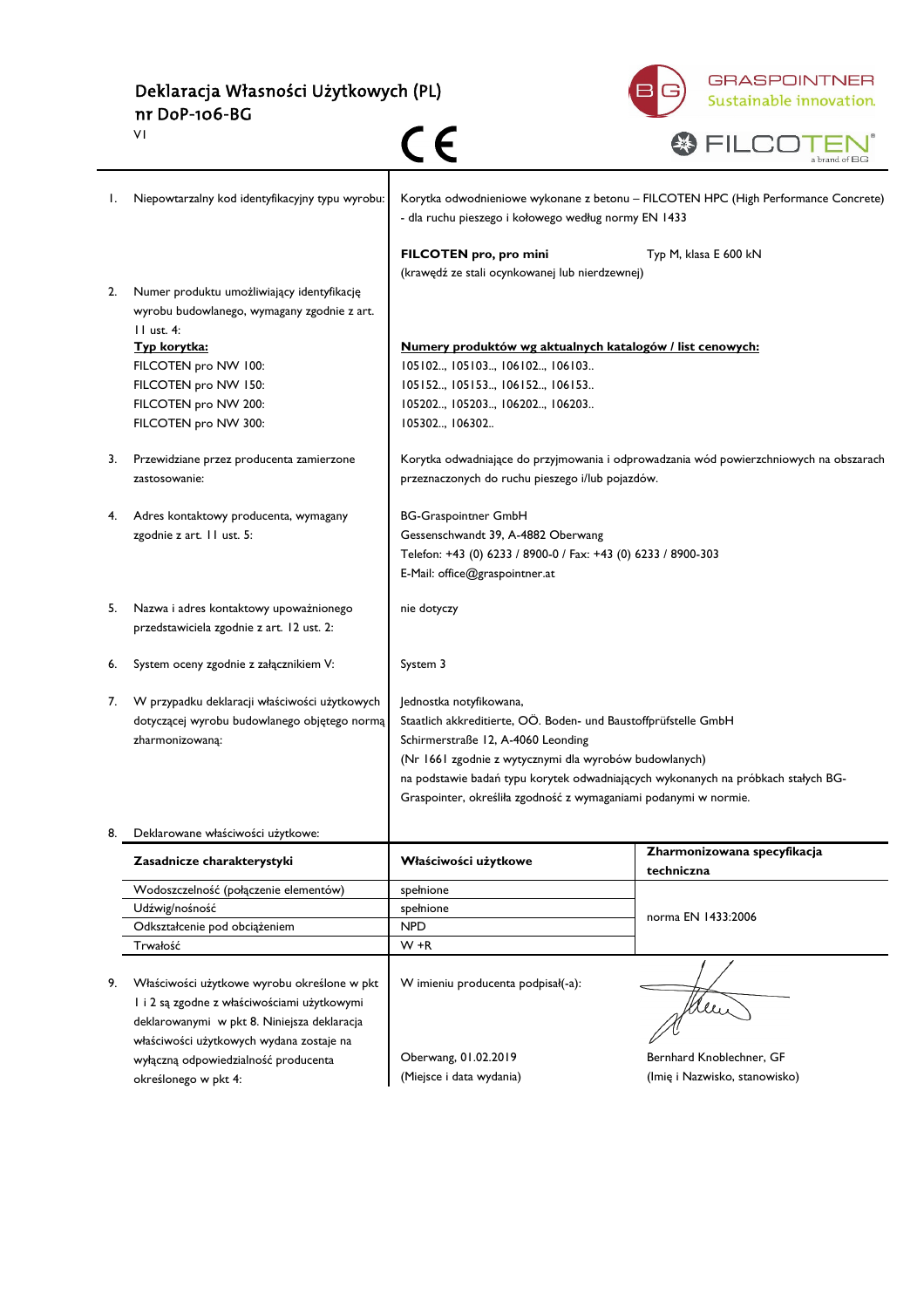| Declaratia de performanta (RO) |  |
|--------------------------------|--|
| Nr. DoP-106-BG                 |  |





|    | VI                                                                                                                                                                                                   |                                                                                                                                                                                                                                                                                                      | a brand of BG                     |
|----|------------------------------------------------------------------------------------------------------------------------------------------------------------------------------------------------------|------------------------------------------------------------------------------------------------------------------------------------------------------------------------------------------------------------------------------------------------------------------------------------------------------|-----------------------------------|
| Ι. | Cod unic de identificare al produsului-tip:                                                                                                                                                          | Rigole de drenaj din beton - FILCOTEN HPC (High Performance Concrete) -<br>pentru suprafete pietonale si carosabile conform EN 1433                                                                                                                                                                  |                                   |
|    |                                                                                                                                                                                                      | FILCOTEN pro, pro mini<br>(muchie din otel zincat sau inox)                                                                                                                                                                                                                                          | Tip M, cl. E 600 kN               |
| 2. | Tipul, lotul sau numărul de serie sau orice alt<br>element care permite identificarea produsului<br>pentru construcții (astfel cum este solicitat la<br>articolul 11 alineatul (4)):                 |                                                                                                                                                                                                                                                                                                      |                                   |
|    | Tipul rigolei:                                                                                                                                                                                       | Articolele în conformitate cu broșura / lista de prețuri valabile în prezent:                                                                                                                                                                                                                        |                                   |
|    | FILCOTEN pro NW 100:<br>FILCOTEN pro NW 150:                                                                                                                                                         | 105102, 105103, 106102, 106103<br>105152, 105153, 106152, 106153                                                                                                                                                                                                                                     |                                   |
|    | FILCOTEN pro NW 200:                                                                                                                                                                                 | 105202, 105203, 106202, 106203                                                                                                                                                                                                                                                                       |                                   |
|    | FILCOTEN pro NW 300:                                                                                                                                                                                 | 105302, 106302                                                                                                                                                                                                                                                                                       |                                   |
| 3. | Utilizarea sau utilizările preconizate ale<br>produsului pentru construcții, în conformitate cu<br>specificația tehnică ar-monizată aplicabilă (astfel<br>cum este prevăzut de fabricant):           | Rigole de drenaj pentru preluarea si evacuarea apelor de suprafata in zone pietonale si/sau cu<br>trafic auto.                                                                                                                                                                                       |                                   |
|    |                                                                                                                                                                                                      |                                                                                                                                                                                                                                                                                                      |                                   |
| 4. | Numele, denumirea socială sau marca<br>înregistrată și adresa de contact a fabricantului                                                                                                             | <b>BG-Graspointner GmbH</b><br>Gessenschwandt 39, A-4882 Oberwang                                                                                                                                                                                                                                    |                                   |
|    | (astfel cum se solicită în temeiul articolului 11                                                                                                                                                    | Telefon: +43 (0) 6233 / 8900-0 / Fax: +43 (0) 6233 / 8900-303                                                                                                                                                                                                                                        |                                   |
|    | alineatul (5):                                                                                                                                                                                       | E-Mail: office@graspointner.at                                                                                                                                                                                                                                                                       |                                   |
| 5. | (După caz) Numele și adresa de contact a<br>reprezentantului autorizat (al cărui mandat<br>acoperă atribuțiile specifi-cate la articolul 12<br>alineatul (2) din Regulamentul (UE) nr.<br>305/2011): | Nu se aplica                                                                                                                                                                                                                                                                                         |                                   |
| 6. | Sistemul sau sistemele de evaluare și verificare a<br>constanței performanței produsului pentru<br>construcții (astfel cum este prevăzut în anexa V):                                                | Sistem 3                                                                                                                                                                                                                                                                                             |                                   |
| 7. | In cazul declaratiei de performata privind un<br>produs pentru constructii acoperit de un<br>standard armonizat:                                                                                     | Organismul notificat.<br>Staatlich akkreditierte OÖ. Boden- und Baustoffprüfstelle GmbH<br>Schirmerstraße 12, A-4060 Leonding<br>(Nr. 1661 conform directivelor pentru produse pentru construcții)<br>a stabilit conformitatea cu cerințele specificate de standard pe baza testelor de tip aplicate |                                   |
|    |                                                                                                                                                                                                      | unor mostre de rigole de drenaj BG Graspointner.                                                                                                                                                                                                                                                     |                                   |
| 8. | Performante declarate:<br>Caracteristici esentiale                                                                                                                                                   | Performanta                                                                                                                                                                                                                                                                                          | Specificatiile tehnice armonizate |
|    | Etanseitate la apa (imbinarea elementelor)                                                                                                                                                           | adecvata                                                                                                                                                                                                                                                                                             |                                   |
|    | Clasa de sarcini                                                                                                                                                                                     | adecvata                                                                                                                                                                                                                                                                                             |                                   |
|    | Deformare la incarcatura                                                                                                                                                                             | nu este relevant/NPD                                                                                                                                                                                                                                                                                 | EN 1433:2006                      |
|    | Rezistenta la uzura                                                                                                                                                                                  | W +R                                                                                                                                                                                                                                                                                                 |                                   |
| 9. | Performanta produsului identificat la punctele I<br>si 2 este in conformitate cu performanta<br>declarata de la punctul 8. Aceasta declaratie de<br>performanta este emisa pe raspunderea exclusiva  | Semnata pentru si in numele fabricantului de<br>catre:                                                                                                                                                                                                                                               | Men                               |
|    | a fabricantului identificat la punctul 4:                                                                                                                                                            | Oberwang, 01.02.2019                                                                                                                                                                                                                                                                                 | Bernhard Knoblechner, GF          |
|    |                                                                                                                                                                                                      | (Locul si data emiterii)                                                                                                                                                                                                                                                                             | (Numele si functia)               |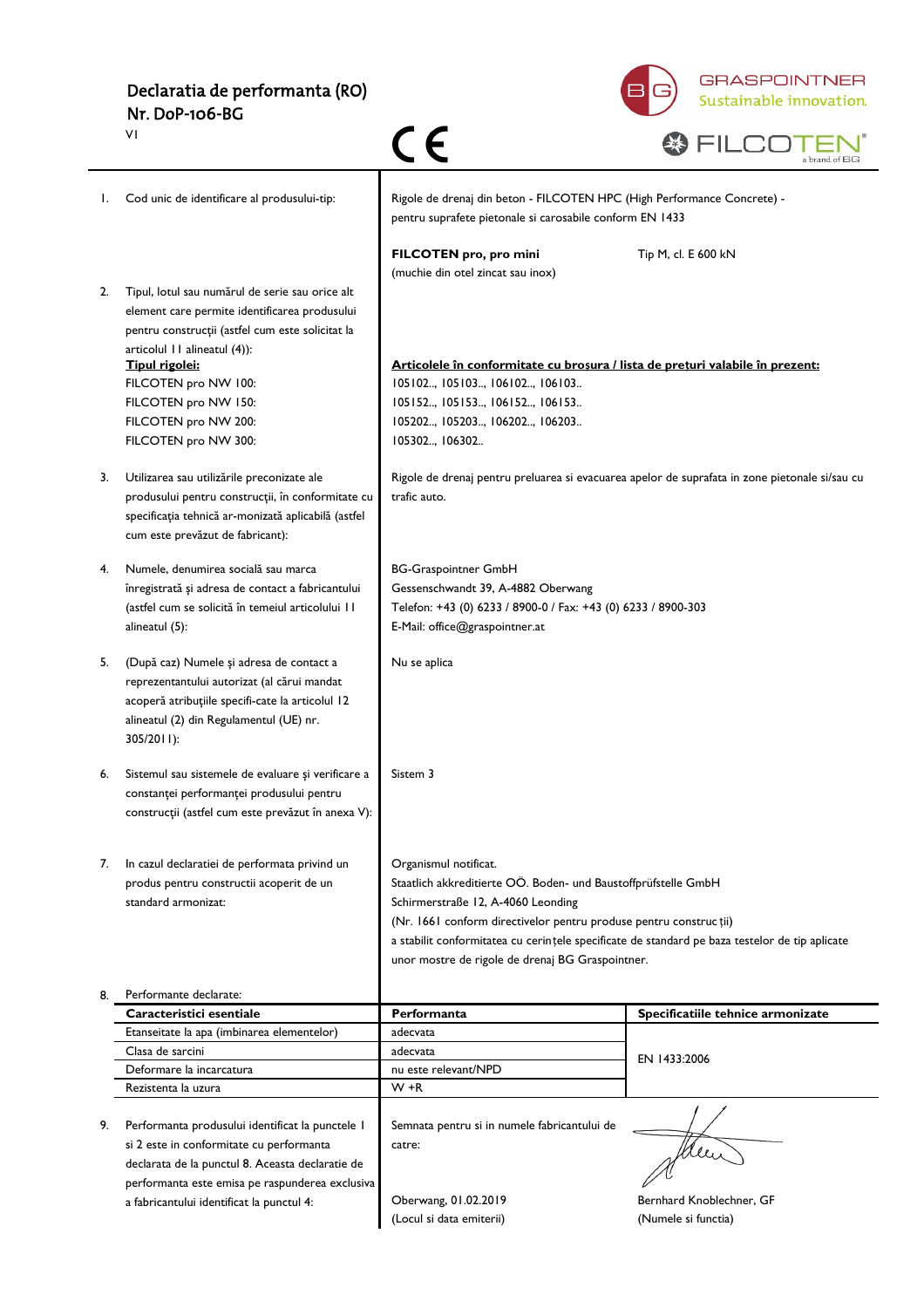# Vyhlásenie o parametroch (SK) č. DoP-106-BG



|    | VI                                                                                                                                                                                      |                                                                                                                                                                                                                                                                                                                          |                                                            |
|----|-----------------------------------------------------------------------------------------------------------------------------------------------------------------------------------------|--------------------------------------------------------------------------------------------------------------------------------------------------------------------------------------------------------------------------------------------------------------------------------------------------------------------------|------------------------------------------------------------|
| Ι. | I. Jedinečný identifikačný kód typu výrobku:                                                                                                                                            | Odvodňovacie žľaby z betónu - FILCOTEN HPC (High Performance Concrete) -<br>pre pozemné komunikácie podľa normy EN 1433                                                                                                                                                                                                  |                                                            |
|    |                                                                                                                                                                                         | FILCOTEN pro, pro mini<br>(hrany z pozink. ocele alebo nerezovej ocele)                                                                                                                                                                                                                                                  | Typ M, triedy E 600 kN                                     |
| 2. | Typ, ako sa vyžaduje podľa článku 11 ods. 4:<br>Typ žľabu:<br>FILCOTEN pro NW 100:<br>FILCOTEN pro NW 150:<br>FILCOTEN pro NW 200:<br>FILCOTEN pro NW 300:                              | Artiklové číslo podľa aktuálne platnej brožúry / cenníka:<br>105102, 105103, 106102, 106103<br>105152, 105153, 106152, 106153<br>105202, 105203, 106202, 106203<br>105302, 106302                                                                                                                                        |                                                            |
| 3. | Zamýšľané použitia stavebného výrobku, ktoré<br>uvádza výrobca, v súlade s uplatniteľnou<br>harmonizovanou tech-nickou špecifikáciou:                                                   | Odvodňovacie žľaby z betónu pre absobciu a odvod povrchovej vody z plôch pre chodcov a<br>automobilovú dopravu.                                                                                                                                                                                                          |                                                            |
| 4. | Meno, registrované obchodné meno alebo<br>registrovaná ochranná známka a kontaktná<br>adresa výrobcu, ako sa vyžaduje podľa článku II<br>ods. 5:                                        | <b>BG-Graspointner GmbH</b><br>Gessenschwandt 39, A-4882 Oberwang<br>Telefon: +43 (0) 6233 / 8900-0 / Fax: +43 (0) 6233 / 8900-303<br>E-Mail: office@graspointner.at                                                                                                                                                     |                                                            |
| 5. | V prípade potreby meno a kontaktná adresa<br>splnomocneného zástupcu, ktorého<br>splnomocnenie zahŕňa úlohy<br>vymedzené v článku 12 ods. 2:                                            | neuplatňuje sa                                                                                                                                                                                                                                                                                                           |                                                            |
| 6. | Systém alebo systémy posudzovania a overovania<br>nemennosti parametrov stavebného výrobku,<br>ako sa uvádzajú v prílohe V:                                                             | Systém 3                                                                                                                                                                                                                                                                                                                 |                                                            |
| 7. | V prípade vyhlásenia o parametroch týkajúceho<br>sa stavebného výrobku, na ktorý sa vzťahuje<br>harmonizovaná norma:                                                                    | Notifikovaná inštitúcia,<br>Staatlich akkreditierte OÖ. Boden- und Baustoffprüfstelle GmbH<br>Schirmerstraße 12, A-4060 Leonding (č.1661 podľa predpisov pre stavebné výrobky)<br>vypracované na základe skúšky typu odvodňovacieho žľabu a uskutočnených skúšok<br>spoločnosti BG-Graspointner podľa požiadaviek normy. |                                                            |
| 8. | Deklarované parametre:                                                                                                                                                                  |                                                                                                                                                                                                                                                                                                                          |                                                            |
|    | Podstatné vlastnosti                                                                                                                                                                    | Deklarované parametre                                                                                                                                                                                                                                                                                                    | Harmonizovaná technická špecifikácia                       |
|    | Vodotesnosť spojov (spoje elementov)<br>Nosnosť                                                                                                                                         | splňa<br>spĺňa                                                                                                                                                                                                                                                                                                           |                                                            |
|    | Deformácia pod tllakom                                                                                                                                                                  | neurčené/NPD                                                                                                                                                                                                                                                                                                             | EN 1433:2006                                               |
|    | Odolnosť voči poveternostným vplyvom                                                                                                                                                    | $W + R$                                                                                                                                                                                                                                                                                                                  |                                                            |
| 9. | Parametre výrobku uvedené v bodoch 1 a 2 sú v<br>zhode s deklarovanými parametrami v bode 8.<br>Toto vyhlásenie o parametroch sa vydáva na<br>výhradnú zodpovednosť výrobcu uvedeného v | Podpísal(-a) za a v mene výrobcu:                                                                                                                                                                                                                                                                                        | Men                                                        |
|    | bode 4:                                                                                                                                                                                 | Oberwang, 01.02.2019<br>(miesto a dátum vydania)                                                                                                                                                                                                                                                                         | Bernhard Knoblechner, výkonný riaditeľ<br>(meno a funkcia) |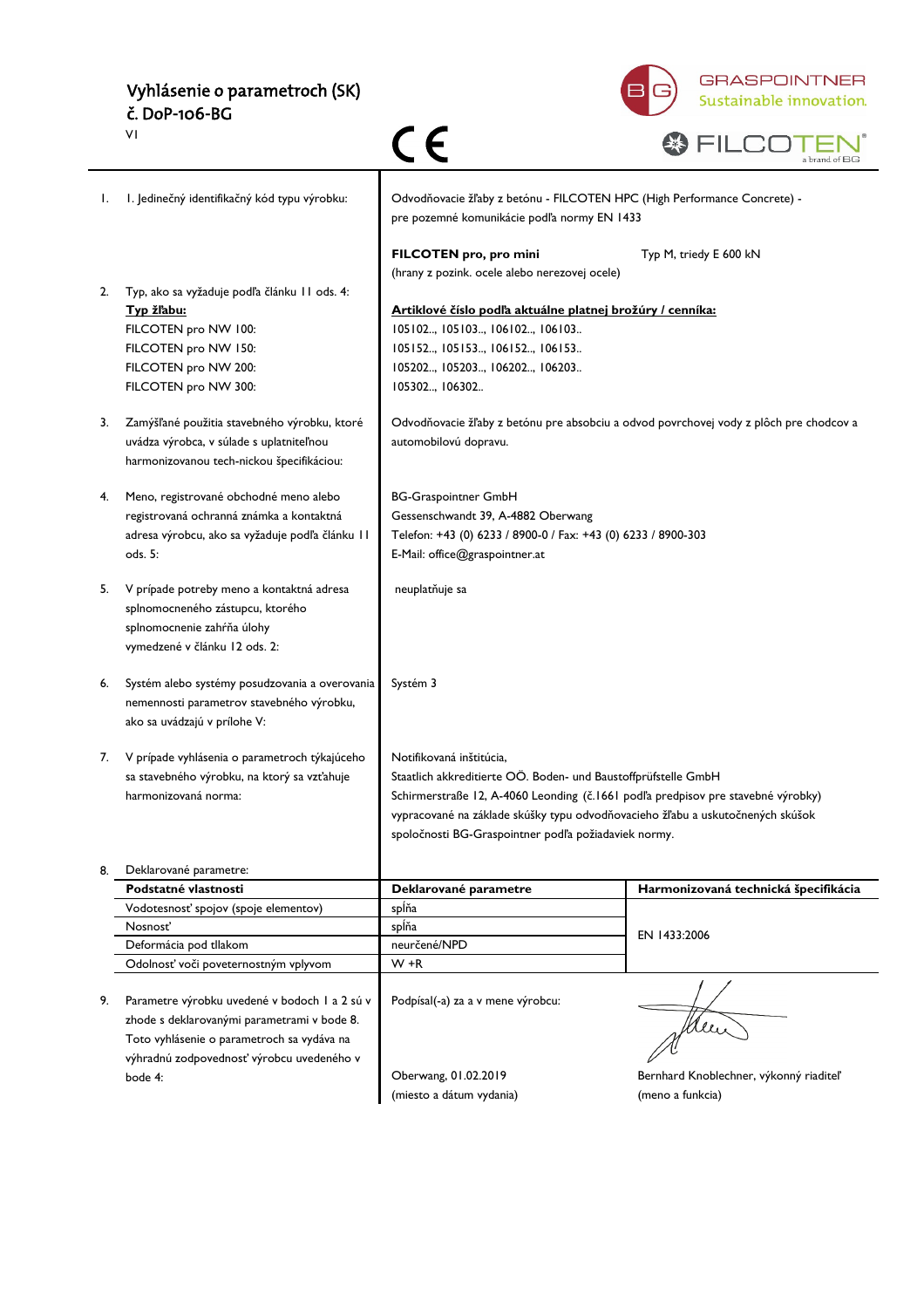Declaration of performance (SR) No. DoP-106-BG



|    | ٧I                                                                                                 |                                                                                                                                |                                  |
|----|----------------------------------------------------------------------------------------------------|--------------------------------------------------------------------------------------------------------------------------------|----------------------------------|
| Ι. | Jedinstveni identifikacioni kod vrste proizvoda:                                                   | drenažni kanali od betona - FILCOTEN HPC (High Performance Concrete) -<br>za vozila i pešačka područja prema standardu EN 1433 |                                  |
|    |                                                                                                    | FILCOTEN pro, pro mini<br>(ivice od pocinkovanog čelika ili nerđajućeg čelika)                                                 | Tip M, kl. E 600 kN              |
| 2. | Tip, količina ili serijski broj potreban u skladu sa<br>Članom II(4):                              |                                                                                                                                |                                  |
|    | tip kanala:                                                                                        | artikli po važećoj brošuri/cenovniku:                                                                                          |                                  |
|    | FILCOTEN pro NW 100:                                                                               | 105102, 105103, 106102, 106103                                                                                                 |                                  |
|    | FILCOTEN pro NW 150:                                                                               | 105152, 105153, 106152, 106153                                                                                                 |                                  |
|    | FILCOTEN pro NW 200:                                                                               | 105202, 105203, 106202, 106203                                                                                                 |                                  |
|    | FILCOTEN pro NW 300:                                                                               | 105302, 106302                                                                                                                 |                                  |
| 3. | Predviđena upotreba naznačena od strane<br>proizvođača:                                            | drenažni kanali za vozila i pešačka područja                                                                                   |                                  |
| 4. | lme, registrovano trgovačko ime ili registrovana                                                   | <b>BG-Graspointner GmbH</b>                                                                                                    |                                  |
|    | robna marka i kontakt adresa proizvođača u                                                         | Gessenschwandt 39, A-4882 Oberwang                                                                                             |                                  |
|    | skladu sa Članom II(5):                                                                            | Telefon: +43 (0) 6233 / 8900-0 / Fax: +43 (0) 6233 / 8900-303                                                                  |                                  |
|    |                                                                                                    | E-Mail: office@graspointner.at                                                                                                 |                                  |
|    |                                                                                                    |                                                                                                                                |                                  |
| 5. | Ime i kontakt adresa ovlašćenog predstavnika<br>navedenog u Članu 12(2):                           | nije primenljivo                                                                                                               |                                  |
| 6. | Sistem koji je naveden u aneksu V:                                                                 | sistem 3                                                                                                                       |                                  |
| 7. | U slučaju da se sertifikat odnosi na građevinski                                                   | Ovlašćeno telo,                                                                                                                |                                  |
|    | proizvod koji pokriva harmonizovani standard:                                                      | Staatlich akkreditierte OÖ. Boden- und Baustoffprüfstelle GmbH                                                                 |                                  |
|    |                                                                                                    | Schirmerstraße 12, A-4060 Leonding (Br. 1661 prema smernicama građevinskog proizvoda)                                          |                                  |
|    |                                                                                                    | zasniva se na ispitivanju tipa za drenažne kanale na osnovu BG-Graspointner uzoraka,                                           |                                  |
|    |                                                                                                    | utvrđivanju usaglašenosti sa zahtevima navedenim u standardu.                                                                  |                                  |
|    | Deklarisane perfomanse:                                                                            |                                                                                                                                |                                  |
|    | osnovne karakteristike                                                                             | perfomanse                                                                                                                     | usklađene tehničke specifikacije |
|    | Vodootpornost (povezivanje elemenata)                                                              | ispunjeno                                                                                                                      |                                  |
|    | Klasa opterećenja                                                                                  | ispunjeno                                                                                                                      | EN 1433:2006                     |
|    | Deformacija pod teretom                                                                            | <b>NPD</b>                                                                                                                     |                                  |
|    | izdržljivost                                                                                       | $W + R$                                                                                                                        |                                  |
|    |                                                                                                    |                                                                                                                                |                                  |
| 9. | Perfomanse proizvode navedenog u tačkama I i 2                                                     | Potpisan za i u ime proizvođača od strane:                                                                                     |                                  |
|    | su u skladu sa deklarisanom perfomansom u tački<br>8. Ova deklaracija o perfomansama se izdaje pod |                                                                                                                                | Meller                           |
|    | isključivom odgovornošću proizvođača 4:                                                            |                                                                                                                                |                                  |
|    |                                                                                                    | Oberwang, 01.02.2019                                                                                                           | Bernhard Knoblechner, GF         |
|    |                                                                                                    | (mesto i datum izdavanja)                                                                                                      | (Ime i Funkcija)                 |
|    |                                                                                                    |                                                                                                                                |                                  |